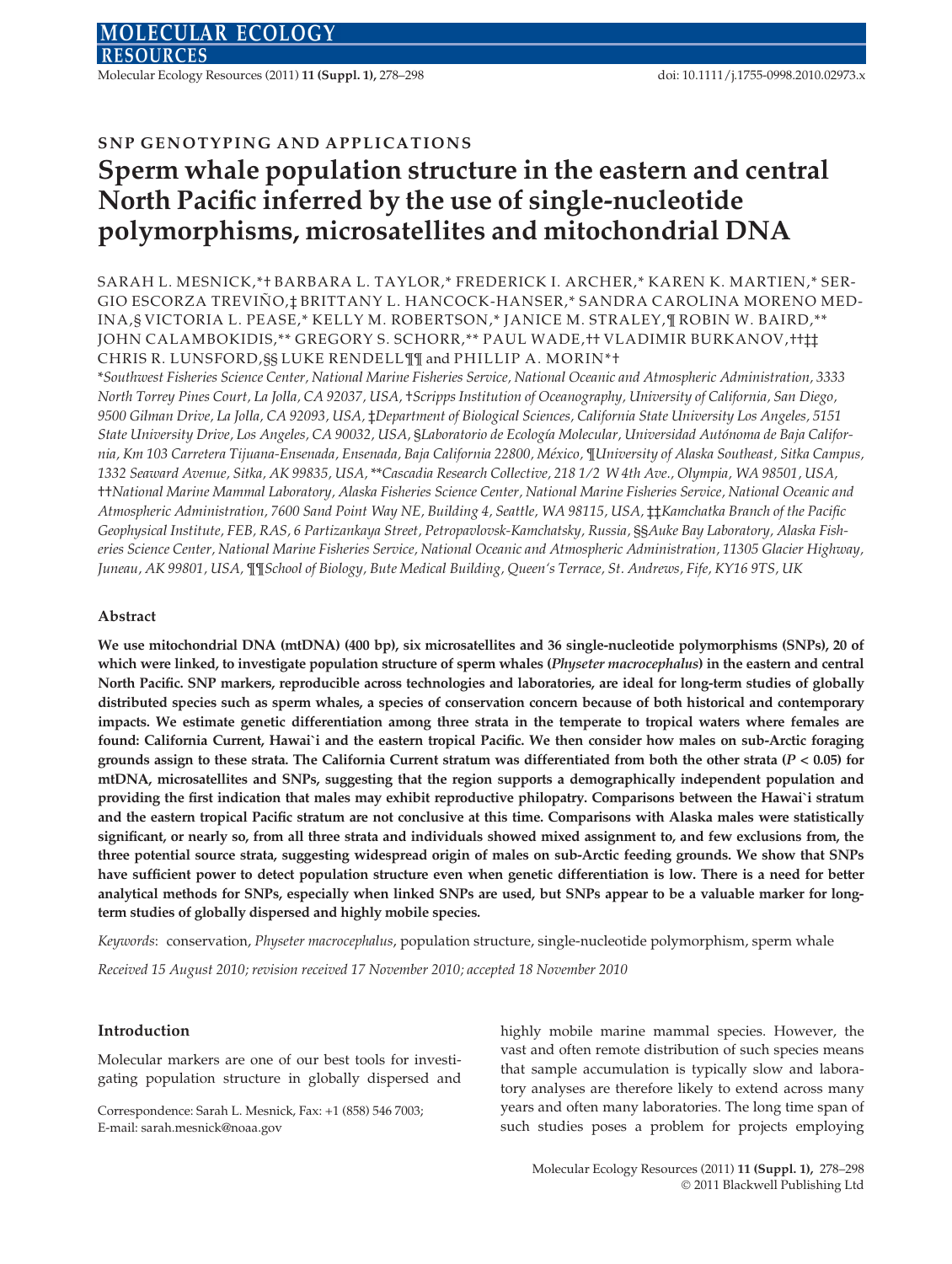microsatellite markers. Although the sequencing of mitochondrial DNA (mtDNA) has remained relatively stable over the past two decades, the method of genotyping microsatellites (electrophoresis with allele size inference) makes allele-length estimates dependent on technologies that change over time. These evolving technologies not only impact studies carried out over time in a single laboratory but also impact potential collaborations among laboratories where different technologies may be employed. Single-nucleotide polymorphisms (SNPs), on the other hand, represent a more stable nuclear marker type for use when data sets need to be combined across time and technologies. SNP genotypes are less technology dependent because they represent sequence differences (G, A, T, C), not estimated allele sizes. SNPs also provide the ability to genotype degraded and poor-quality samples (Morin & McCarthy 2007), enabling data sets to be expanded through the use of historical samples. In addition, highly multiplexed pre-amplification of SNP loci prior to genotyping (Morin & McCarthy 2007) has reduced the need to repeatedly use genomic DNA from extremely limited samples, thus preserving these valuable samples for future studies and new technologies. Although the genetic power of individual SNPs is lower than that of individual microsatellites because they are bi-allelic (Chakraborty et al. 1999; Krawczak 1999), their high abundance in most genomes, highly efficient and accurate genotyping methods, and sufficient statistical power with a two- to fourfold increase in the number of markers and the use of linked loci are advantages that make them a good marker choice (Kuhner et al. 2000; Turakulov & Easteal 2003; Aitken et al. 2004; Morin et al. 2004, 2007, 2009c; Seddon et al. 2005; Anderson & Garza 2006; Morin & McCarthy 2007; Smith & Seeb 2008). Lastly, a lower mutation rate and simple mutation model enable the use of traditional divergence-based statistics such as  $F_{ST}$  without concern for impacts of within-group polymorphism or incorrect mutation model (Meirmans & Hedrick 2010).

Sperm whales (Physeter macropcephalus) are an example of a species of conservation concern where the slow accumulation of samples means that laboratory analyses have extended over decades. Sperm whales are a continuously distributed species, found in all deep oceans of the world from the equator to the edge of the pack ice and are well known for long-distance movements (Rice 1998). Discovery marks (metal tags shot into the whales during the industrial whaling period and recovered from carcasses during processing) show extensive movements of males and females both north to south and east to west within the North Pacific (Kasuya & Miyashita 1988). Recently, two adult males satellite-tagged off Southeast Alaska moved rapidly through the waters along the west coast of North America, one travelling into the Gulf of

California and the other along the coast of southern Mexico, linking these tropical areas with females to Alaskan feeding grounds (Andrews et al. 2010; Straley, J.M., Andrews, R.D., Schorr, G.S., Thode, A.M., Calambokidis, J., Lunsford, C.R., Chenoweth, E., and O'Connell, T. in preparation). In the eastern tropical Pacific, photographic matches of individually identifiable flukes have been made between females and immatures sighted in the Gulf of California, the Galapagos Islands, Gulf of Panama, Ecuador, Peru and northern Chile (Whitehead et al. 2008). Such extensive movements, and the lack of hiatuses in distribution, make defining feasible study areas difficult. Furthermore, long dive times (typically 30– 45 min) (Whitehead 2003) and the large size and remoteness of most of their habitat mean that the accumulation of sperm whale samples is slow. Samples for this study, for example, have been collected over a 35-year period and analysed over a 15-year period. The slow accrual of samples and the global distribution of this species makes it an ideal case for the use of SNPs (Morin et al. 2004) and resulted in this species being chosen as the first among marine mammals for which SNPs were developed (Morin et al. 2007).

Understanding population structure of sperm whales in the eastern North Pacific has been the subject of intense discussion since the 1970s but little progress has been made (Donovan 1991; Dufault et al. 1999). Early efforts to define stocks were often based on patterns of historic whaling activity and catch reports rather than on biological evidence (Donovan 1991). More recently, various types of data including acoustic dialects, association data from photographs, mark–recapture data and morphology all suggest philopatry among female sperm whales (Dufault et al. 1999; Whitehead et al. 2008). Genetic studies have found low but significant levels of genetic differentiation among ocean basins for mtDNA  $(G_{ST} = 0.030, P < 0.001)$  (Lyrholm & Gyllensten 1998) while studies using microsatellites have found either no significant (Lyrholm et al. 1999) or low, but significant differentiation ( $\theta = 0.002$ ,  $P < 0.001$ ) (Bond 1999). Within ocean basins, little evidence of genetic differentiation has been found among areas with females (few statistically significant pairwise comparisons in either the Atlantic or the Pacific), with the exception of isolated basins such as the Mediterranean and Gulf of Mexico (Dillon 1996; Lyrholm & Gyllensten 1998; Bond 1999; Engelhaupt et al. 2009).

The unusual social structure of sperm whales further complicates investigations into their population structure. Adult males and females are sexually segregated. Females and their dependent young travel in groups and generally inhabit tropical and temperate waters (Best 1979; Whitehead 2003). These groups are comprised of temporary associations of partially matrilineal (Richard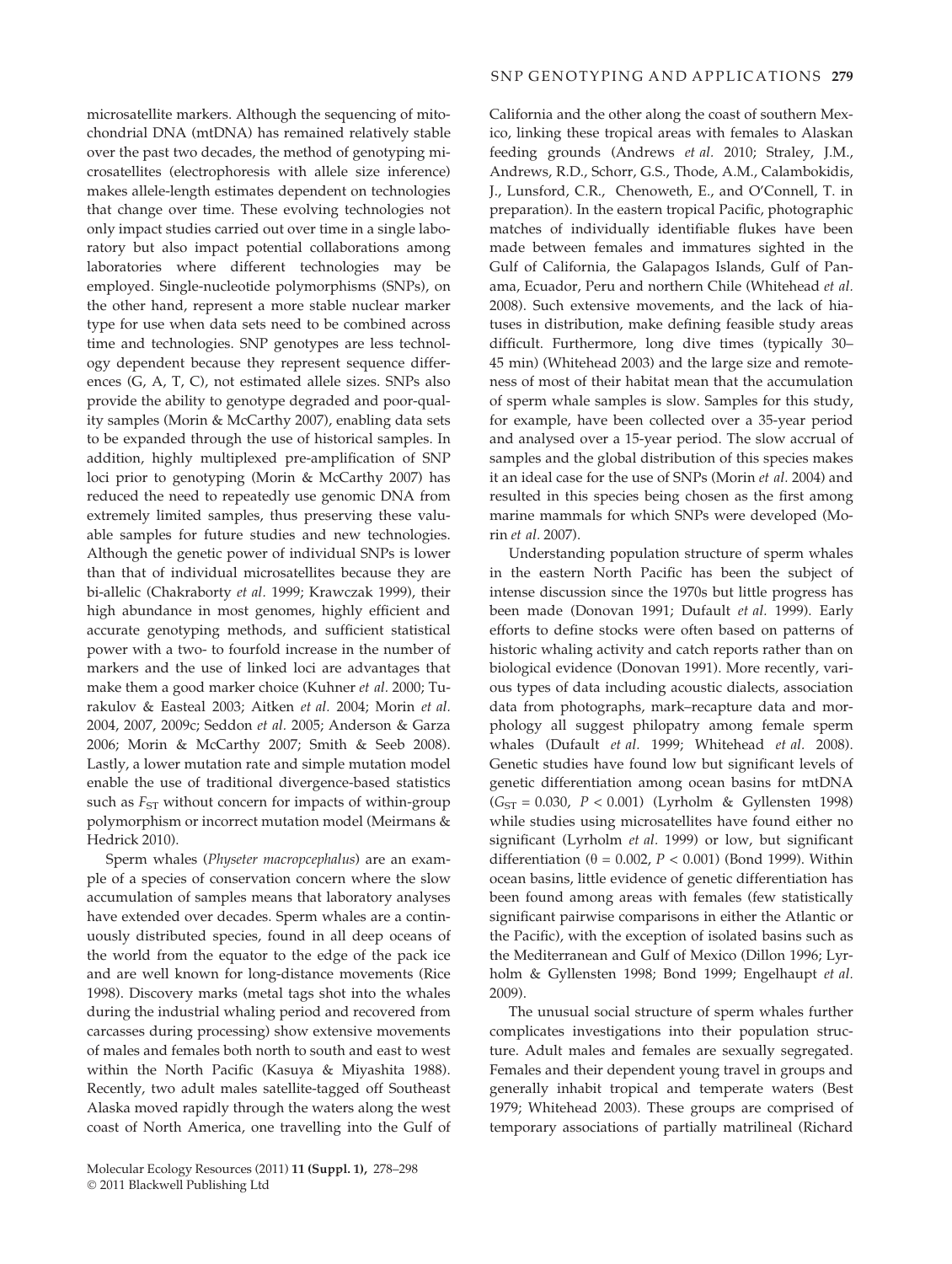et al. 1996a, Mesnick et al. 2003) and largely stable units (Whitehead et al. 1991) which, in turn, are structured into acoustic clans (Weilgart & Whitehead 1997). Maturing males leave the female groups and begin a gradual movement into higher latitudes (Best 1979; Whitehead 2003). The distribution of males extends into sub-Arctic foraging grounds (Rice 1998) from which mature males make periodic movements into warmer waters on an unknown schedule to mate (Whitehead & Arnbom 1987). It is unknown whether males return to their natal grounds to mate and/or roam widely, perhaps even between ocean basins (Rendell et al. 2005).

Sperm whales are listed globally by the IUCN (2010) as vulnerable and are protected by International Whaling Commission treaty and, in the United States, by the Endangered Species Act and Marine Mammal Protection Act (MMPA). In the last 200 years, hundreds of thousands of sperm whales were killed in both the Yankee whaling era and the industrial era, which ended in the 1980s (Rice 1998). Efforts to assess the impact of historical whaling, the role of sperm whales in pelagic ecosystems and the current conservation status of stocks are compromised by the absence of a good model of sperm whale population structure. Accidental death in fisheries is one contemporary threat to sperm whales. In Alaska, male sperm whales remove fish from longline gear (depredation) set primarily for sablefish (Anoplopoma fimbria) and have been at risk of entanglement from this activity since at least 1997 (Hill et al. 1999; Thode et al. 2007; Sigler et al. 2008; SEASWAP). Fishery interactions with sperm whales in Alaska are regulated under the MMPA. Under this Act, stocks are defined as demographically independent populations for which 'population dynamics … is more a consequence of births and deaths within the group (internal dynamics) rather than immigration and emigration (external dynamics)' (Wade & Angliss 1997). As Martien et al. (2010) discuss, this definition is consistent with that of Management Units as proposed by Palsboll et al. (2007) and falls into the 'ecological paradigm' of population definitions described by Waples & Gaggiotti (2006). Under this paradigm, detecting population structure through genetic analysis can be quite challenging, as the expected level of differentiation is very low (see Box 1) (Martien et al. 2010).

There are currently three stocks of sperm whales recognized in the eastern and central North Pacific for purposes of implementing the MMPA: California/Oregon ⁄Washington, Hawai`i, and North Pacific (Alaska) stocks (Allen & Angliss 2010; Carretta et al. 2010). The Alaska stock is unusual among marine mammal stocks in being comprised primarily of adult males and, unlike other stocks, is not self-sustaining, because nearly all births occur elsewhere and few adult females visit the region. Assessing the impact of any possible fishery inter-

## Box 1. Estimation of expected levels of genetic differentiation for North Pacific sperm whales

We use the approach outlined by (Palsboll et al. 2007) in which results are interpreted relative to the critical level of dispersal and differentiation necessary to meet conservation objectives. Taylor (1997) has shown that, for cetacean species, even populations exchanging dispersers at rates as high as 1% per year will likely require management as separate stocks if the conservation goals of the MMPA are to be met. Given the estimated 31.9 year generation time for sperm whales (Taylor et al. 2007), this corresponds to a per-generation dispersal rate (m) of 0.319. The expected level of genetic differentiation between two populations can be calculated using Wright's (1965) formulae:

$$
F_{ST}(mtDNA) = 1/(2N_e m + 1)
$$

$$
F_{ST}(nDNA) = 1/(4N_e m + 1)
$$

where  $N_e$  is the effective population size. The strata with the lowest plausible abundance is Hawai`i with about 7000 whales and the largest plausible abundance is the entire area of the eastern tropical Pacific with up to 23 000 whales (Wade & Gerrodette 1993). For long-lived species, Ne is approximately half the number of breeding adults (Nunney 1993). Assuming a 50:50 sex ratio and 56% mature (Taylor et al. 2007), this results in  $N_e/N$  of 0.28 for mtDNA and 0.56 for nuclear DNA (nDNA). Therefore, the expected  $F_{ST}$  value for sperm whale populations exchanging migrants at a rate of 1% per year (31.9% per generation) ranges from 0.0005 to 0.0016 for mtDNA and from 0.0001 to 0.0004 for nDNA, assuming trivial mutation rates (Balloux et al. 2000) (Fig. 1). For this relatively high rate of gene flow the expected level of genetic differentiation between two populations (the effect size) is less than an  $F_{\mathrm{ST}}$  value of 0.002 over the entire range of plausible abundances. Decreasing the annual dispersal rate to 1/10%, which is certainly demographically trivial, still means that the maximum level of genetic differentiation with the demographic assumptions above is  $F_{ST} = 0.0157$  which differs little from the value for panmixia ( $F_{ST} = 0$ ). Therefore, positive results for population structure should warrant management as demographically independent populations even if the levels of differentiation are small.

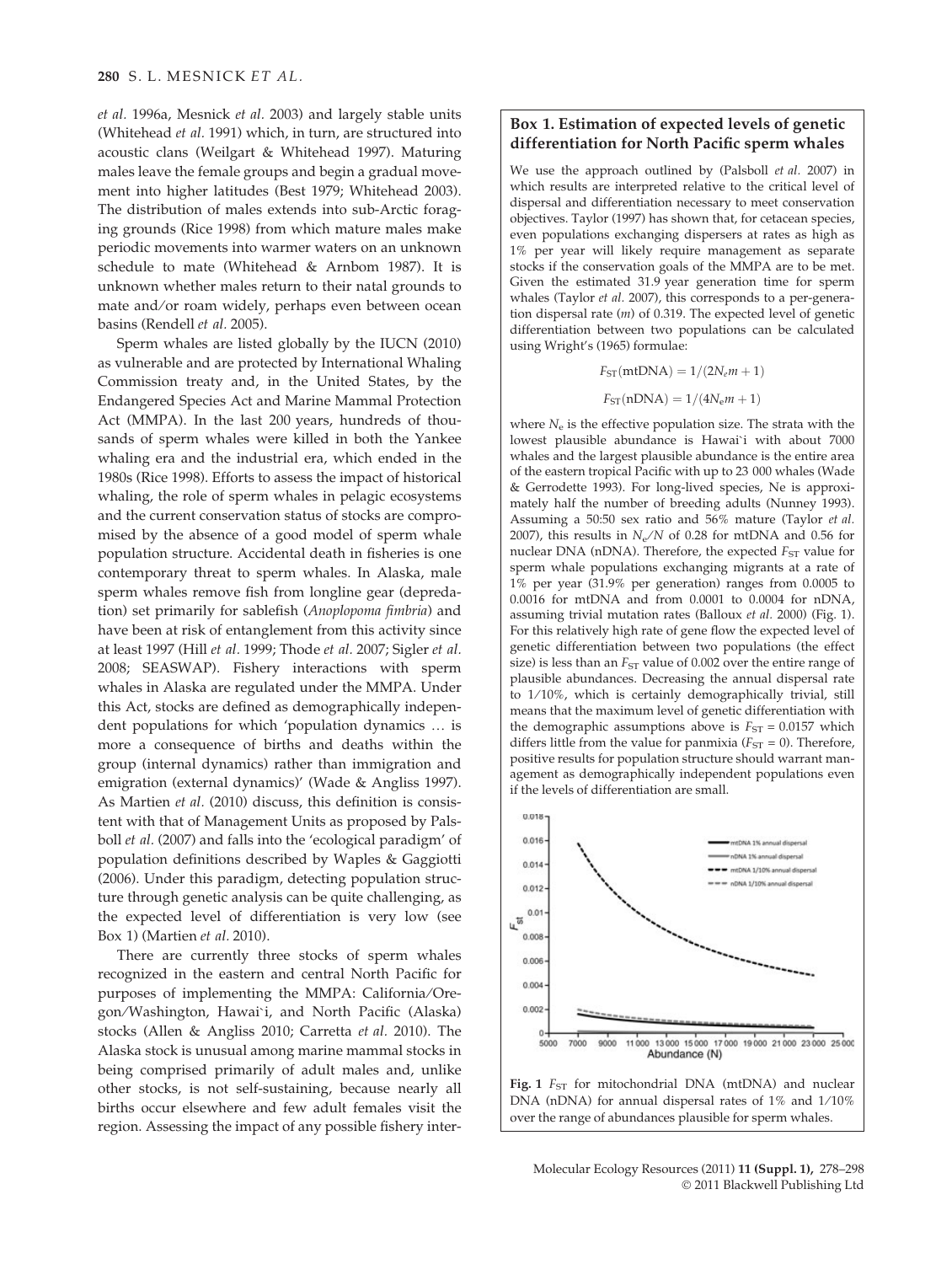actions on Alaska males should be connected with the abundance of the stock that includes the females with which they reproduce.

In this study, we use mtDNA, microsatellites and SNPs to improve understanding of population structure in the eastern and central North Pacific. Our primary objective is to examine the demographic independence of three strata from temperate and tropical waters where females are found and to assess the relationship of adult males in Alaska to these strata (Fig. 2). We also examine patterns of genetic assignment of predominantly female groups located in waters outside these designated strata (Fig. 2) to give insight into areas where sampling remains poor. As considered in more detail in Box 1, we consider a 1%/year dispersal rate between strata sufficiently low to constitute demographic independence. Owing to the large population sizes, we expect genetic differentiation to be small between strata ( $F_{ST}$  <0.0016 for mtDNA and 0.0004 for nDNA; Box 1).

We use tests of genetic differentiation and assignment to address the following questions:

- 1 Is there genetic differentiation among the three strata with females and young using mtDNA?
- 2 Is there genetic differentiation among the three strata with females and young using nDNA?
- 3 Do Alaska males originate from a single stratum?
- 4 If Alaska males do not originate from a single stratum, how do individuals assign to the three strata examined here?

If males rove among regions but females stay within the region of their birth, then pairwise comparisons between strata using mtDNA should show significant differentiation but pairwise comparisons between strata using nDNA would not. If significant differentiation is found for both mtDNA and nDNA, then both females and males show regional structure. If males in Alaska do not originate from a single stratum, then males mix on their feeding grounds (if answer to question 3 is yes), but may return to their region of birth to mate.

While SNP genotyping produces stable results, analysis of linked SNPs requires considerable effort, and analytical methods for linked markers are still being developed. Therefore, our study also examines the effect of different assumptions that could be made in analysing SNPs on the conclusions about population structure. The compounding complexity of considering uncertainties contributed by sperm whale biology, new statistical measures of population differentiation, multiple markers and various treatment of linked SNP loci results in a large number of data sets and results to report. Fortunately, the different analyses necessary to thoroughly address these uncertainties followed consistent patterns. Here, we present the strata and statistics that we feel best represent sperm whale population structure in the eastern and central North Pacific but invite the reader to fully explore the results of all the analyses in the Supporting information.

## Materials and methods

#### Sample collection

The sample set consisted of 287 tissue samples obtained between 1972 and 2007 (Table S1, Supporting informa-



Fig. 2 Map showing sample and strata locations. See text for discussion of strata designations.

Molecular Ecology Resources (2011) 11 (Suppl. 1), 278–298 - 2011 Blackwell Publishing Ltd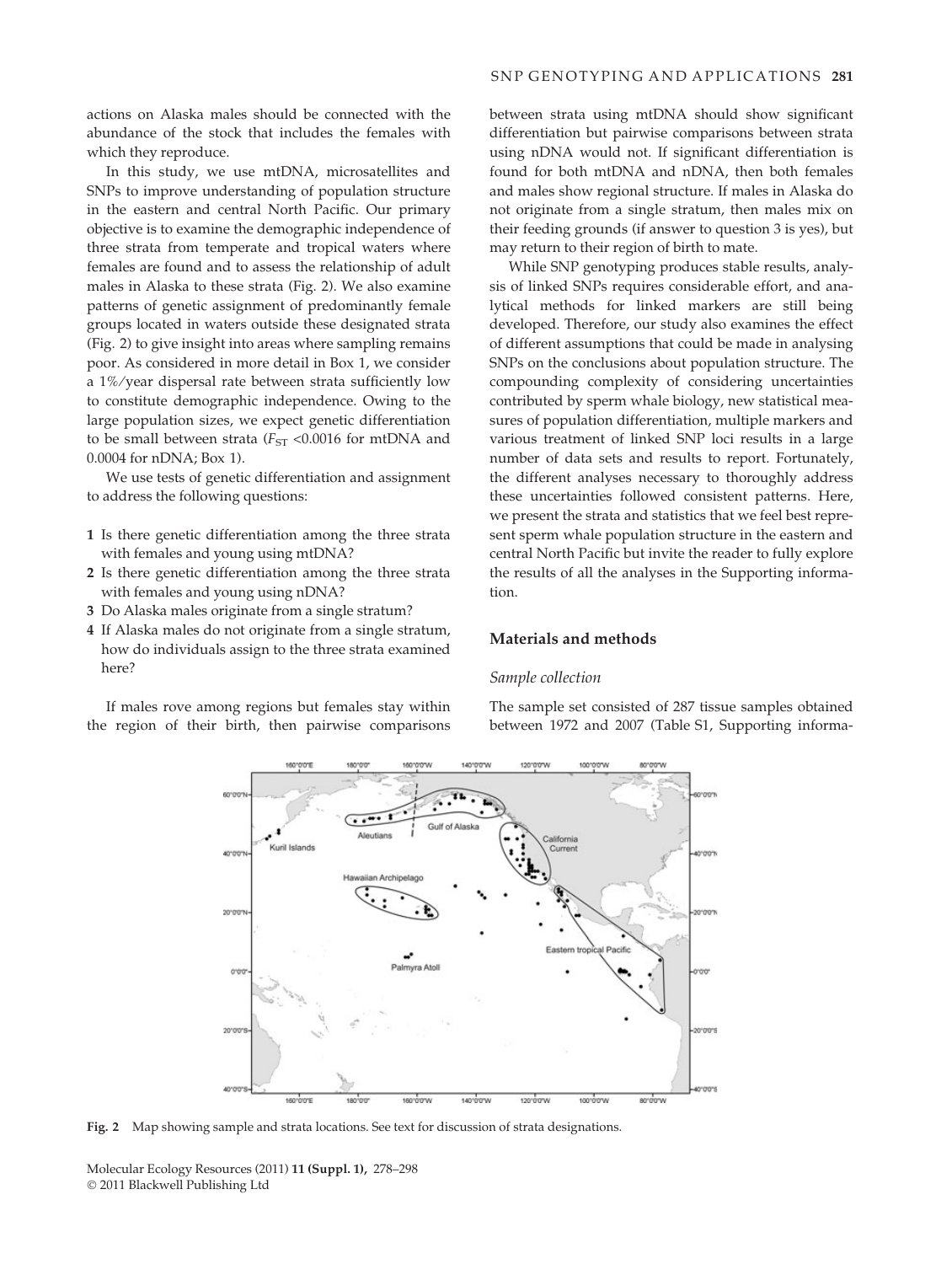tion). Samples were collected from solitary or groups of free-ranging sperm whales by directed biopsy or the collection of sloughed skin during cetacean research surveys  $(n = 255)$ . Samples were also collected from dead animals stranded on beaches ( $n = 29$ ), floating dead at sea ( $n = 1$ ) and from incidental fishery takes  $(n = 2)$ . Research cruises were conducted throughout the study area while all but two of the samples from strandings and fishery takes were collected in the United States and Canada. Ninety-six samples were collected from solitary individuals. One hundred ninety-one samples were collected from 50 groups in which multiple unique individuals were sampled (2–15 samples per group) (Table S2, Supporting information). In every encounter, estimates were made of group size and composition (sex and size of individuals) when possible (Table S1, Supporting information). All samples were archived in the NOAA Fisheries' SWFSC Marine Mammal and Turtle Molecular Research Sample Collection. Soft tissues were stored frozen (after 2001) in an aqueous solution of 20% dimethyl sulphoxide (DMSO) saturated with sodium chloride (NaCl) (Amos & Hoelzel 1991) or kept frozen until DNA extraction. The single tooth (collected from a stranded animal) was stored dry at room temperature.

Samples were stratified based on their geographical location (Fig. 2). Strata designations are based on the three 'population stocks' defined by the U.S. National Marine Fisheries Service (Allen & Angliss 2010; Carretta et al. 2010): the North Pacific (Alaska) stock, comprised predominantly of adult males and divided into areas where depredation is common (Gulf of Alaska) and uncommon (Aleutians); the California/Oregon/Washington stock (defined here as 'California Current' stratum because of the inclusion of samples from British Columbia) and the Hawai`i stock (referred to here as the 'Hawai`i stratum'). The 'eastern tropical Pacific' stratum is defined based on photographic matches by Whitehead et al. (2008). Samples collected outside these designated areas include samples collected near the Kuril Islands, Russia, and samples collected off the west coast of Baja California, Mexico, near Palmyra Atoll, and the open waters in between. We had no a priori basis for assigning these samples to strata so they were excluded from the population structure analysis and their affinities were examined using assignment tests.

## Laboratory analyses

DNA was extracted from soft tissues using several standard methods, including lithium chloride (Gemmell & Akiyama 1996), sodium chloride protein precipitation (modified from Miller et al. 1988), silica-based filter purification (DNeasy kit; Qiagen, Valenica, CA, USA) and standard phenol/chloroform extraction (Sambrook et al.

1989). DNA extraction from the tooth was performed using a protocol developed by Rosenbaum et al. (1997).

Sex determination. Sex was genetically determined using the zinc finger genes (Fain & LeMay 1995), SRY genes (Richard et al. 1994) and after 2005, a real-time PCR assay (Morin et al. 2005). PCR amplifications for all protocols consisted of animals of unknown sex and two positive controls of a male and female, obtained from stranded animals for which sex was positively determined (SWFSC Marine Mammal and Turtle Molecular Research Sample Collection). Samples that failed sexing were run with alternative methods until an unambiguous result was obtained or if this was not reasonably possible, the samples were considered as sex 'unknown'.

Mitochondrial DNA. A 524-bp region of the hypervariable mitochondrial control region was amplified by PCR using primers Pmac D (5¢CCTGAGAATTGCAACTA-GAGG3'), which anneals to a conserved section within the control region, and Tro (5¢CCTCCCTAAGACT-CAAGGAAG3'), which anneals to the tRNA proline gene. Both soft tissue and tooth material were amplified in 50-µL PCR containing 1 µL (approximately 5–25 ng) genomic DNA, 1× PCR buffer [10 mm Tris–HCl (pH 8.3), 50 mm KCl,  $1.5$  mm MgCl<sub>2</sub>],  $0.3$   $\mu$ m of each primer, 200  $\mu$ M of each dNTP and 0.5 units of Taq DNA polymerase. PCR cycling included an initial denaturation at 90 °C for 2 min followed by 35 cycles of 94  $\degree$ C for 10 s, 48  $\degree$ C for 10 s, and 72 °C for 10 s and a final extension at 72 °C for 5 min. Products were cleaned with QIAquick<sup> $M$ </sup> PCR purification kit (Qiagen) according to manufacturer's protocol. Sequencing of products in both directions was performed using either Big  $Dye^{m}$  or dRhodamine<sup> $m$ </sup> Terminator Cycle Sequencing kits [Applied Biosystems Inc. (ABI), Foster City, CA, USA] according to manufacturer's protocol. Products were electrophoresed on an ABI 377, 3100 or 3130XL automated sequencer. Sequences were aligned and edited using SEQED, version 1.0.3 (ABI) or SEQUENCHER software (versions 4.1 and 4.8; Genecodes, Ann Arbor, MI, USA). Throughout, approximately 10% of all samples and all rare haplotypes were re-run for quality control. If discrepancies were found within the replication, the sample was re-sequenced from extracted DNA. If the discrepancy was still not resolved, DNA was re-extracted from tissue and the sample was resequenced until the haplotype was confirmed.

Microsatellite genotyping, normalization of allele scores and data QC/QA. The six polymorphic dinucleotiderepeat microsatellite loci analysed in this study were amplified under similar conditions using fluorescently labelled primer sets (Table S3, Supporting information). Primers making up the D17 assay were derived from the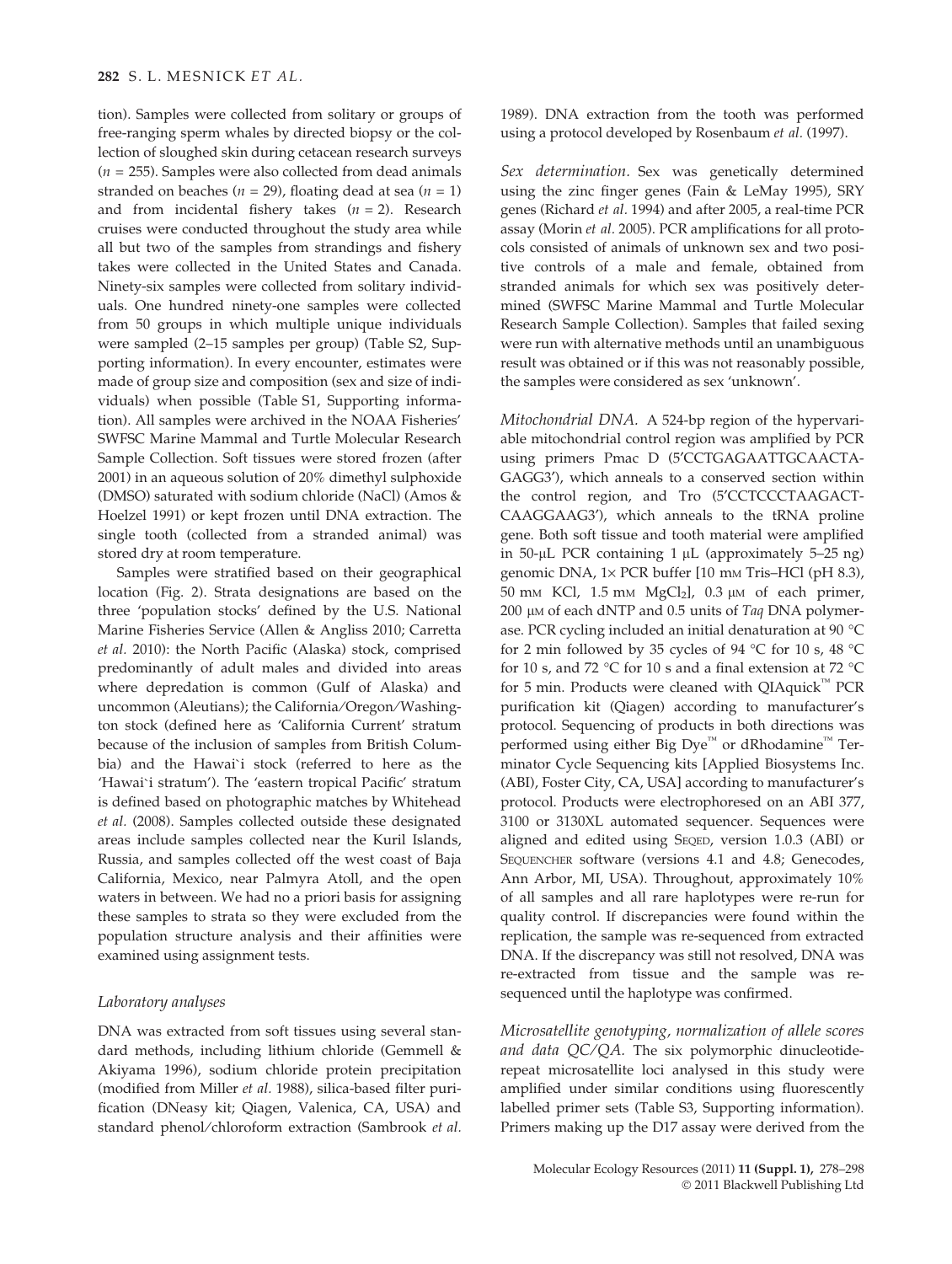beluga whale (Delphinapterus leucas) (Buchanan et al. 1996), while the others were derived from sperm whale: EV1, EV5 (Valsecchi & Amos 1996) and SW10, SW13 and SW19 (Richard et al. 1996b). PCRs contained  $1\times$  buffer  $[10 \text{ mm Tris-HCl}$  (pH 8.3), 50 mm KCl, 1.5 mm MgCl<sub>2</sub>], 0.3  $\mu$ M of each primer, 200  $\mu$ M of each dNTP, 1.25 units Taq DNA polymerase and  $1.0 \mu L$  of DNA in 25- $\mu L$  reaction volumes. PCR cycling included an initial denaturation at 97 °C for 3 min followed by 35 cycles of 90 °C for 30 s, annealing (see below) for 1 min and a final extension at 72  $\degree$ C for 1 min. The optimal annealing temperatures were 52 °C for EV1t, and 55 °C for D17t, EV5t, SW10t, SW13t and SW19t. PCR products were electrophoresed on ABI genetic analysers (models 377, 3100, 3130XL and 3730) and analysed with  $G$ ENESCAN<sup>™</sup> (version 3.1) or with ABI's GENEMAPPER (version 4.0) software. Earlier genotypes (those generated before 2004) were generated with untailed reverse primers, while later genotypes were generated with tailed primers (indicated by the 't' attached to the locus names) to reduce allelic stutter. Data from different ABI instruments and from tailed/untailed primers were normalized with the program ALLELOGRAM (Morin et al. 2009a). The size of each allelic pair for each locus constituted the raw data for analyses. We used control samples with each group of samples to allow us to normalize alleles to the same size bins (Morin et al. 2009a). Owing to the extended period of data accrual, an extensive quality control/quality analysis (QC/QA) and sample tracking procedure was implemented. In addition to standard quality control measures (e.g., running control samples, systematic sample replication), testing was carried out to ensure internal data accuracy, sample quality and to remove duplicate samples, as described by Morin et al. (2010) Table 2.

SNP discovery, ascertainment, genotyping and data QC⁄QA. Of the 36 markers analysed in this study, 16 SNPs were characterized from independent sequences and were expected to be unlinked. The other 20 SNPs consisted of eight different sets of linked loci. These linked sets consisted of two to four SNPs that were located in the same sequenced locus, often quite close together, as indicated in Table 1. The final data set consisted of 16 bi-allelic and eight multi-allelic SNP markers (after inference of linked SNP haplotypes).

Single-nucleotide polymorphisms were originally ascertained from a panel of six geographically diverse sperm whale samples and a pool of 20 geographically widespread samples (see Morin et al. 2007 for details). Subsequent to development of the first 18 unlinked SNP assays (two of which were nearly monomorphic in Pacific samples and not used in this study), six additional SNP assays were developed from linked SNPs in some of the same loci, so they were also ascertained from the same panel of samples. Thirty-five additional loci were then screened on 10–13 samples, resulting in ascertainment of 14 new SNP assays optimized from eight of the 35 loci (Table 1). Primers for all SNP assays are provided in Table S4 (Supporting information).

Genotyping was conducted according to the methods described by Morin & McCarthy (2007), using the Amplifluor SNP genotyping kit (Millipore, Billerica, MA, USA) and real-time detection on a MXP3000 Real-Time PCR instrument (Agilent Technologies, Santa Clara, CA, USA). Throughout, a set of seven positive control samples were replicated on each genotyping plate, and 54 samples  $(\sim]18\%)$  were replicated as genotyping controls. Replication was designed to test for both random and systematic errors (e.g., errors affecting an entire extraction plate or PCR). Testing to ensure internal data accuracy and sample quality, and to remove duplicate samples, paralleled procedures for microsatellites and are shown in Table 2.

## Reconstruction of Gametic Phase for SNPs

Because some of the SNPs used in this study were discovered within close proximity to one another, they could not be treated as independent markers. For each set of linked SNP loci, we estimated the gametic phase of alleles for each sample with the Bayesian program PHASE v2.1 (Stephens et al. 2001). This program uses allele frequencies and frequencies of known SNP haplotypes in each population to infer the probabilities for each possible haplotype from a group of linked SNPs. For each run of PHASE, we used a burn-in of 100 iterations and a run length of 1000 iterations, with all other parameters set to their defaults. For each newly 'phased' locus, we selected the two haplotypes for each sample that had the highest probability as assessed by PHASE. These haplotypes were then used as multi-allelic genotypes for further analysis. If no genotypes had probabilities >0.5, then the genotype for that sample was considered to be unknown and treated as missing data.

In a study such as this, where the underlying population structure is not known, it is not clear whether the gametic phase for a given set of linked loci should be inferred based on all of the samples at once, or within each putative stratum. We examined the sensitivity of stratification by assessing phase based on all North Pacific samples ('North Pacific' phase), as well as within each of the three strata separately ('three strata' phase). Additionally, because PHASE infers genotypes based on their frequency in the underlying population, the algorithm may infer genotypes when data are missing in some or all of the linked loci. We examined the effect of this behaviour on our results by comparing the number of alleles and heterozygosity for phased loci where PHASE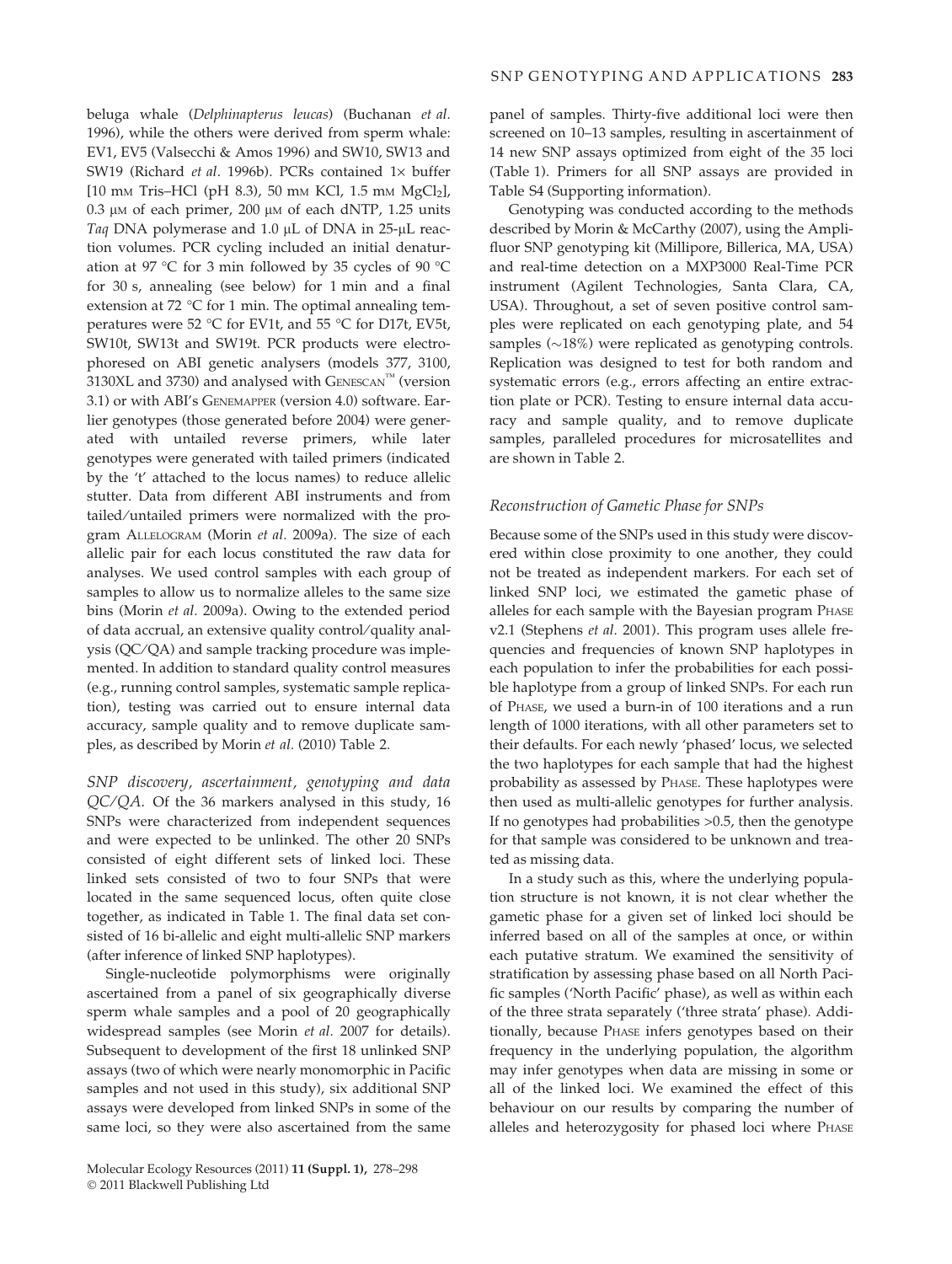| Locus                  | SNP type | Citation            | GenBank<br>accession<br>number | Number of linked loci and<br>assay names |
|------------------------|----------|---------------------|--------------------------------|------------------------------------------|
| <b>CATR 262</b>        | A/G      | This study          | EF087939                       |                                          |
| <b>CATR 456</b>        | A/G      | Morin et al. (2007) | EF087939                       | (2) CATR262-R456                         |
| CHRNA1Y 111            | C/T      | Morin et al. (2007) | EF087940                       | (2) CHRNA1R176-Y111                      |
| CHRNA1R76              | A/G      | This study          | EF087940                       |                                          |
| <b>CKK 273</b>         | G/T      | Morin et al. (2007) | EF087942                       |                                          |
| <b>CSF2R 278</b>       | A/G      | Morin et al. (2007) | EF087946                       | (3) CSF2R278-K552-Y589                   |
| <b>CSF2K 552</b>       | G/T      | This study          | EF087946                       |                                          |
| <b>CSF2Y 589</b>       | C/T      | This study          | EF087946                       |                                          |
| <b>DRD2Y 679</b>       | C/T      | Morin et al. (2007) | EF087947                       |                                          |
| <b>ELN40K 209</b>      | G/T      | Morin et al. (2007) | EF087948                       |                                          |
| <b>EPOR 237</b>        | A/G      | This study          | EF087949                       |                                          |
| EPOY 292               | C/T      | Morin et al. (2007) | EF087949                       | (2) EPOR237-Y292                         |
| F9Y 80                 | C/T      | Morin et al. (2007) | EF087950                       |                                          |
| GRPY 190               | C/T      | Morin et al. (2007) | EF087956                       |                                          |
| IFNGY 234              | C/T      | Morin et al. (2007) | EF087958                       |                                          |
| <b>INTS 368</b>        | C/G      | Morin et al. (2007) | EF087960                       |                                          |
| <b>PKMY 237</b>        | C/T      | Morin et al. (2007) | EF087968                       |                                          |
| <b>PNDR111</b>         | A/G      | Morin et al. (2007) | EF087969                       |                                          |
| <b>RDSK 456</b>        | G/T      | Morin et al. (2007) | EF087970                       |                                          |
| <b>RYR2R 327</b>       | A/G      | Morin et al. (2007) | EF087971                       |                                          |
| SPTBN1S <sub>279</sub> | C/G      | Morin et al. (2007) | EF087972                       | (2) SPTBN1S279-Y753                      |
| SPTBN1Y753             | C/T      | This study          | EF087972                       |                                          |
| PmABHD5M274            | A/C      | This study          | HQ609610                       | (3) PmABHD5M274-<br>Y447-R671            |
| PmABHD5Y447            | C/T      | This study          | HQ609610                       |                                          |
| PmABHD5R 671           | A/G      | This study          | HQ609610                       |                                          |
| PmBH92S 122            | C/G      | This study          | HQ609608                       | (2) PmBH92S122-Y172                      |
| PmBH92Y 172            | C/T      | This study          | HQ609608                       |                                          |
| PmCHYR 304             | A/G      | This study          | EF087941                       |                                          |
|                        |          |                     | (updated)                      |                                          |
| PmDDX5R 109            | A/G      | This study          | HQ609609                       |                                          |
| PmHSPA9Y 220           | C/T      | This study          | HQ609613                       |                                          |
| PmLAPTM4R 553          | A/G      | This study          | HQ609611                       |                                          |
| PmMYL4R 358            | A/G      | This study          | EF087963                       |                                          |
|                        |          |                     | (updated)                      |                                          |
| PmPHGDHS 172           | A/C      | This study          | HQ609612                       | (4) PmPHGDHS172-<br>M200-R223-Y321       |
| PmPHGDHM 200           | A/G      | This study          | HQ609612                       |                                          |
| PmPHGDHR 223           | C/G      | This study          | HQ609612                       |                                          |
| PmPHGDHY 321           | C/T      | This study          | HQ609612                       |                                          |

had inferred genotypes for samples with missing data ('normal' mode), and the same metrics where we considered the phased genotypes for those same samples to be missing ('keep missing data' mode). Significance was assessed by a bootstrapping approach in which we calculated the fraction of iterations in which in a randomly drawn set of the same number of samples as in our data, the number of alleles or heterozygosity in the 'normal' mode phased data was greater than, less than, or equal to the same values for the 'keep missing data' mode phased data. Tests were conducted using the 'North Pacific' and 'three strata' phase data sets.

#### Definition of social categories and relatedness

Each sample was also assigned a priori to one of three social categories: (i) females and young, (ii) adult males (estimated to be >13 m in size) and (iii) 'the others' comprised of males of intermediate sizes (ca. 8–12 m or the approximate size of adult females), individuals of unknown sex and males of unknown size. At sea, while it is easy to identify adult males by their large body size, it can be quite difficult to distinguish large juvenile or subadult males from adult females. Furthermore, whether males of intermediate sizes are temporary visitors or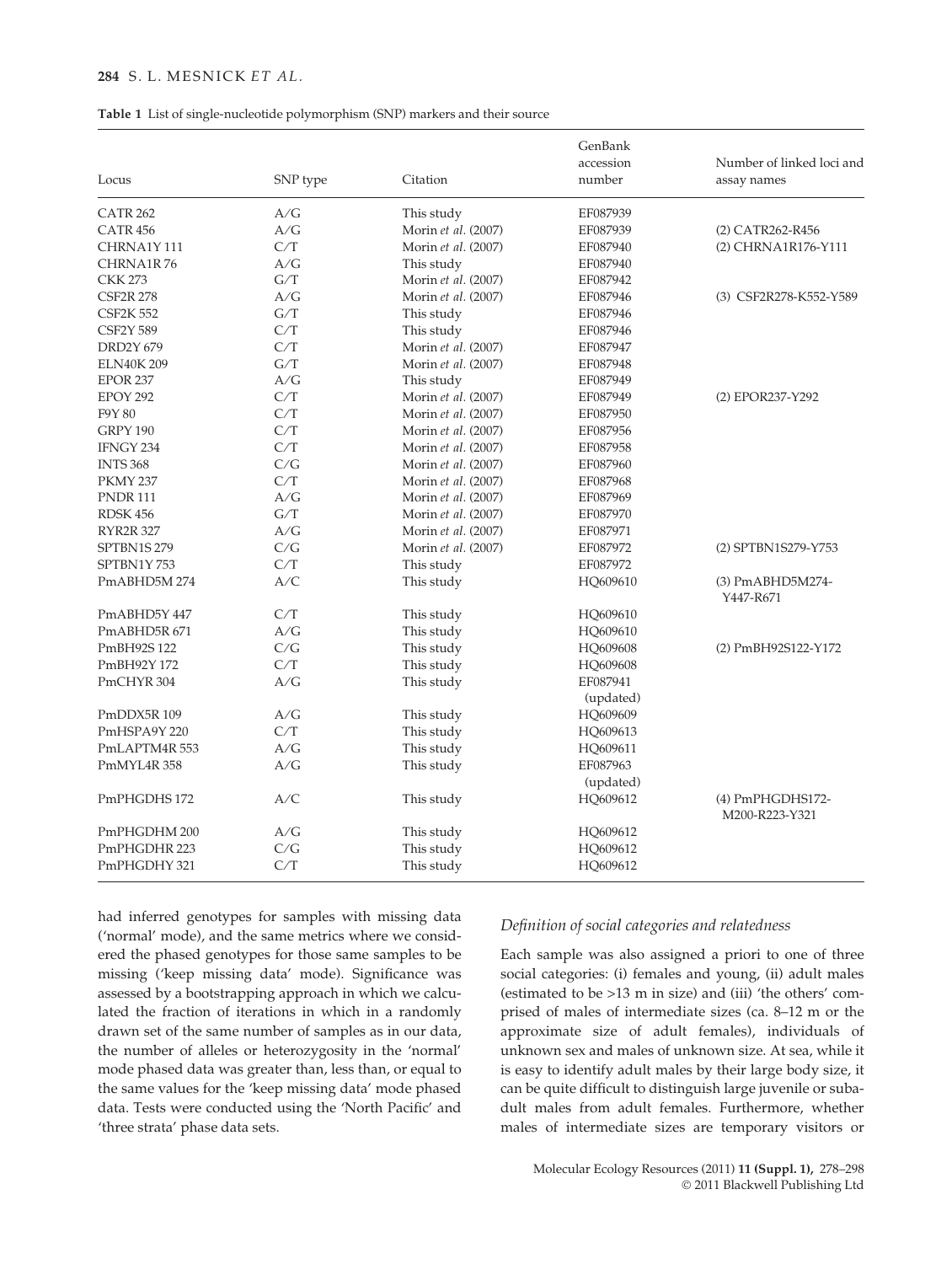## SNP GENOTYPING AND APPLICATIONS 285

Table 2 Sperm whale microsatellite and single-nucleotide polymorphism (SNP) quality control and quality analysis (QC/QA). Initial sample sizes between the two data sets differ because samples that were identified as duplicate or failed during microsatellite genotyping were omitted before starting SNP genotyping. The QC/QA steps below follow Table 5 in Morin et al. (2010) for microsatellite genotyping and data reporting

| QC/QA step                                                                                                                                                                      | Microsatellite results                                                                                                                                                                                                                                                                       | <b>SNP</b> results                                                                                                                                                                                                                                                                                                                                                                                                 |  |  |  |
|---------------------------------------------------------------------------------------------------------------------------------------------------------------------------------|----------------------------------------------------------------------------------------------------------------------------------------------------------------------------------------------------------------------------------------------------------------------------------------------|--------------------------------------------------------------------------------------------------------------------------------------------------------------------------------------------------------------------------------------------------------------------------------------------------------------------------------------------------------------------------------------------------------------------|--|--|--|
| Initial sample set                                                                                                                                                              | 325 samples typed for 8 loci                                                                                                                                                                                                                                                                 | 292 samples typed for 38 loci                                                                                                                                                                                                                                                                                                                                                                                      |  |  |  |
| For microsatellites: check allele binning<br>using ALLELOGRAM (Morin et al. 2009a)<br>for all experiments using control<br>samples; for SNPs: check amplification<br>efficiency | Could not bin alleles for loci EV37 and EV30;<br>excluded loci from further analysis                                                                                                                                                                                                         | Could not amplify ACTC380 and DRBK1;<br>excluded loci from further analysis                                                                                                                                                                                                                                                                                                                                        |  |  |  |
| Check database for genotype mis-<br>matches between replicated samples                                                                                                          | 16 of 1849 replicated genotypes (0.9%) did<br>not match; most discrepancies were<br>resolved by checking the raw data, others<br>were re-genotyped                                                                                                                                           | 169 (58%) samples were replicated from the<br>multiplex step at least once, resulting in a<br>total of 4022 genotypes. 116 alleles<br>mismatched between replicate samples.<br>The per-allele error rate was 1.44%<br>(116/8044 mismatched alleles/total<br>replicate alleles). Most discrepancies were<br>resolved by checking the raw data; others<br>were re-genotyped                                          |  |  |  |
| Check database for samples with $\leq 50\%$<br>completed genotypes                                                                                                              | 28 samples had three or fewer completed<br>genotypes and were excluded from further<br>analysis                                                                                                                                                                                              | 16 samples had <20 completed genotypes<br>and were excluded from further analysis                                                                                                                                                                                                                                                                                                                                  |  |  |  |
| Calculate percent homozygosity for all<br>samples in database                                                                                                                   | Six samples had >50% homozygosity across<br>six loci; five were excluded because of high<br>failure rate and evidence of allelic dropout<br>at several loci                                                                                                                                  | Samples were ranked by percent<br>homozygosity; the top 5% were<br>checked by hand to look for evidence of<br>poor quality (e.g., low-signal amplification,<br>low number of successful genotypes). The<br>highest percent homozygosity was 89%<br>(one sample) and there were no clear<br>outliers from the distribution                                                                                          |  |  |  |
| Test for null alleles and large allele<br>dropout using MICROCHECKER (van<br>Oosterhout et al. 2004)                                                                            | Two loci have potential null alleles, but<br>effect is limited; all loci retained for<br>analysis                                                                                                                                                                                            | MICROCHECKER not applicable to SNP<br>markers                                                                                                                                                                                                                                                                                                                                                                      |  |  |  |
| Test for deviations from<br>Hardy-Weinberg equilibrium using<br>jackknife analysis (Morin et al. 2009b)                                                                         | Six samples caused two markers to deviate<br>from Hardy-Weinberg equilibrium<br>because of homozygous rare alleles (odds<br>ratio >2); after re-genotyping, no samples<br>had odds ratios >2                                                                                                 | Using 263 samples that had >20 genotyped<br>loci, the jackknife analysis was run twice,<br>once combining all North Pacific samples<br>and once based on three initial strata<br>designations. Only one sample was<br>identified as having an anomalous<br>genotype based on a high odds ratio (7.7),<br>high homozygosity (86%) and seven<br>missing genotypes. This sample was<br>excluded from further analysis |  |  |  |
| Check for duplicate samples using<br>DROPOUT (McKelvey & Schwartz 2004)<br>to find multilocus genotype matches<br>and near-matches among samples                                | Identified 27 perfect matches* across six<br>loci, plus 10 potential matches; all were<br>confirmed to be perfect matches after<br>verifying with sex and<br>mitochondrial DNA<br>(mDNA). One sample of each matched set<br>was retained and the rest were excluded<br>from further analysis | Identified 10 sets (pairs or trios) of samples<br>that matched <sup>+</sup> at 35-36 loci; eight of these<br>sets were confirmed with the sex, mtDNA<br>and microsatellite data sets to be duplicates.<br>One sample of each matched set was<br>retained and the rest were excluded from<br>further analysis                                                                                                       |  |  |  |
| Final data set                                                                                                                                                                  | Microsatellite genotyping completed for 255<br>samples and six loci                                                                                                                                                                                                                          | SNP genotyping completed for 251 samples<br>and 36 loci                                                                                                                                                                                                                                                                                                                                                            |  |  |  |

\*Microsatellites: all but one duplicate sample was taken from animals biopsied within the same group, so represent accidental replicate sampling of the same individual. At least one duplication represents potential genetic re-sampling of the same individual at different locations in different years. However, this sample was not included in those genotyped for SNPs and thus could not be confirmed as a duplicate. †SNPs: all duplicate samples were animals biopsied from the same group, so represent accidental replicate sampling of the same individual.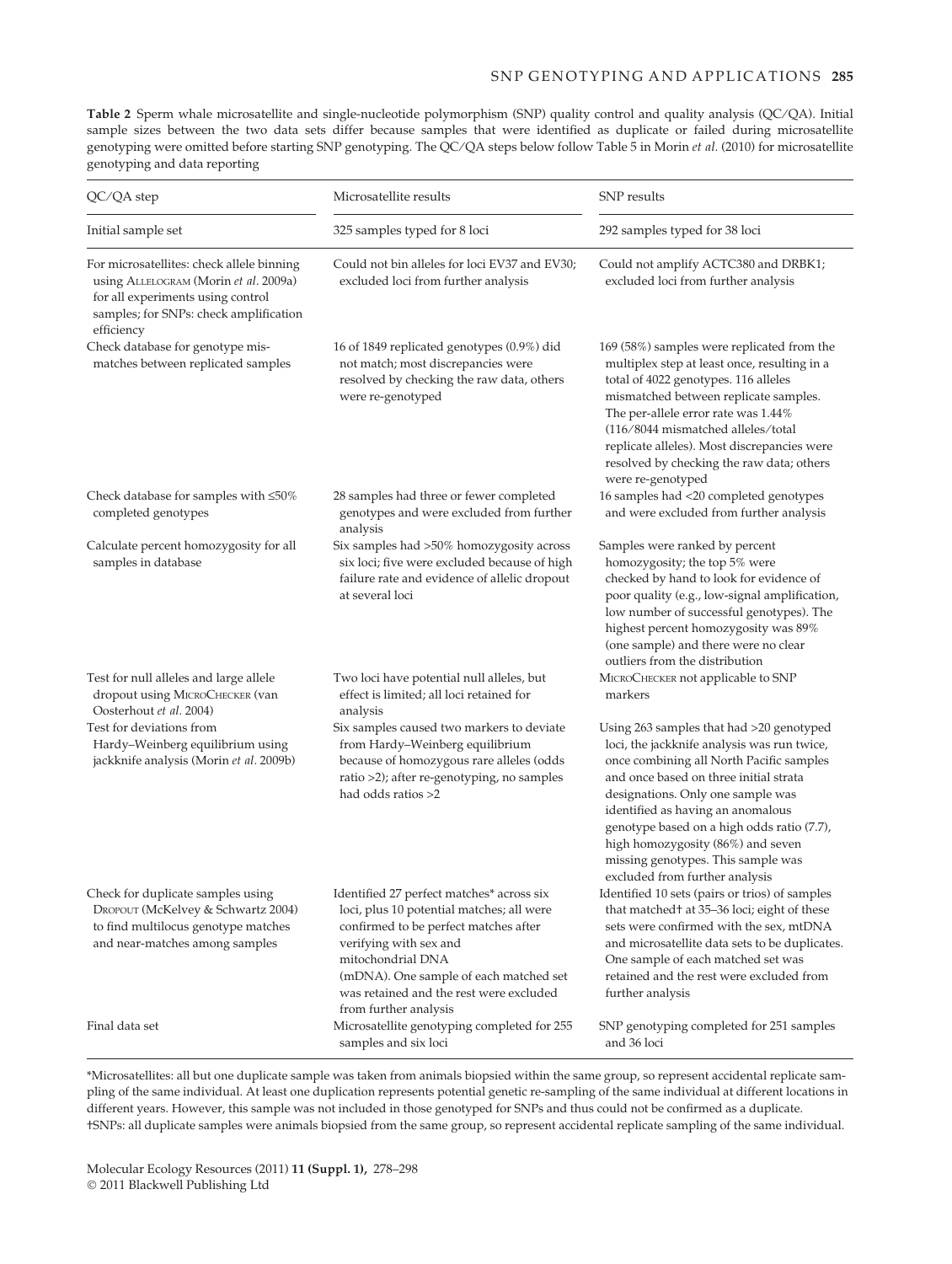Table 3 Sample sizes. For each location, the total number of separate occasions when samples were collected (from individuals or groups), the total number of unique individuals sampled, and samples sizes for each social category and for each genetic marker. See Figure 1 for sample locations and the text for strata designations. See Tables S1 and S2 (Supporting information) for additional sample information

|                                                       |                                          |     | lected from                                                                      |                |                       | Number of samples for each marker type. Total number of<br>samples and (in parenthesis) the number of samples from<br>Number of samples col- females and young with potential first-order relatives omit-<br>ted |           |                                                            |                        |  |  |
|-------------------------------------------------------|------------------------------------------|-----|----------------------------------------------------------------------------------|----------------|-----------------------|------------------------------------------------------------------------------------------------------------------------------------------------------------------------------------------------------------------|-----------|------------------------------------------------------------|------------------------|--|--|
| Sampling<br>location                                  | Number<br>of<br>sampling<br>of<br>events |     | Number Females<br>Adult males and<br>and<br>samples young<br>males unknowns) DNA |                | 'Others'<br>(subadult | Mitochondrial                                                                                                                                                                                                    |           | Single-nucleotide nuclear<br>Microsatellites polymorphisms | Combined<br><b>DNA</b> |  |  |
| Temperate and tropical strata                         |                                          |     |                                                                                  |                |                       |                                                                                                                                                                                                                  |           |                                                            |                        |  |  |
| California Current                                    | 37                                       | 52  | 32                                                                               | 14             | 6                     | 52(31)                                                                                                                                                                                                           | 43 (28)   | 41 (28)                                                    | 40(27)                 |  |  |
| Hawai'i                                               | 19                                       | 28  | 24                                                                               | $\overline{2}$ | $\overline{2}$        | 28(22)                                                                                                                                                                                                           | 27(21)    | 27(21)                                                     | 26(20)                 |  |  |
| Eastern tropical<br>Pacific                           | 35                                       | 115 | 91                                                                               | 15             | 9                     | 114 (84)                                                                                                                                                                                                         | 98 (71)   | 102 (78)                                                   | 87 (66)                |  |  |
| Subtotal                                              |                                          | 195 |                                                                                  |                |                       | 194 (137)                                                                                                                                                                                                        | 168 (120) | 170 (127)                                                  | 153 (113)              |  |  |
| North Pacific (Alaska) stock                          |                                          |     |                                                                                  |                |                       |                                                                                                                                                                                                                  |           |                                                            |                        |  |  |
| Aleutians                                             | 10                                       | 11  | $\mathbf{0}$                                                                     | 11             | $\mathbf{0}$          | 11                                                                                                                                                                                                               | 11        | 4                                                          | 4                      |  |  |
| Gulf of Alaska                                        | 24                                       | 33  | $\mathbf{1}$                                                                     | 30             | $\overline{2}$        | 33                                                                                                                                                                                                               | 31        | 32                                                         | 31                     |  |  |
| Other sub-Arctic                                      |                                          |     |                                                                                  |                |                       |                                                                                                                                                                                                                  |           |                                                            |                        |  |  |
| Kuril Islands,<br>Russia                              | 6                                        | 6   | $\boldsymbol{0}$                                                                 | 6              | $\overline{0}$        | 6                                                                                                                                                                                                                | 5         | 6                                                          | 5                      |  |  |
| Other low-latitude                                    |                                          |     |                                                                                  |                |                       |                                                                                                                                                                                                                  |           |                                                            |                        |  |  |
| Palmyra                                               | 3                                        | 4   | 4                                                                                | $\mathbf{0}$   | $\mathbf{0}$          | 4                                                                                                                                                                                                                | 4         | 4                                                          | 4                      |  |  |
| Western Baja                                          | 3                                        | 10  | 7                                                                                | $\mathbf{0}$   | 3                     | 9                                                                                                                                                                                                                | 10        | 10                                                         | 10                     |  |  |
| Between Hawai'i and 10<br>eastern tropical<br>Pacific |                                          | 28  | 23                                                                               | $\overline{2}$ | 3                     | 28                                                                                                                                                                                                               | 26        | 25                                                         | 25                     |  |  |
| Total                                                 |                                          | 287 |                                                                                  |                |                       | 285                                                                                                                                                                                                              | 255       | 251                                                        | 232                    |  |  |

members of these groups is not well known (Best 1979). We combined notes from field observations with genetic determination of sex to resolve the social status of each individual. Two data sets were compiled. 'All' contains every sample from all three social categories above and was used in subsequent analyses unless otherwise noted. 'Females and young' contains females of all size classes and young males (if they are shown to be smaller in size than adult females) and excludes one of each pair from each set of potential first-order relatives.

Because sperm whales travel in groups comprised in part of close relatives, we expected that groups from which we obtained multiple samples could contain close relatives. As long as the strata are each sampled randomly, the presence of close relatives is not necessarily a problem. However, if the putative populations differ in the number of close relatives sampled, sampling bias could lead to false detection of population structure. To avoid this potential bias, we used the maximum-likelihood program ML-RELATE (Kalinowski

et al. 2006) to identify all potential parent–offspring pairs by identifying samples that shared at least one allele at every microsatellite and at every SNP locus. We excluded one of each pair from the 'females and young' data set.

## Molecular diversity

For the mtDNA, haplotypic diversity  $(h)$  (the probability that two randomly chosen haplotypes are different) and nucleotide diversity  $(\pi)$  (the probability that two randomly chosen homologous sites are different) (Nei 1987) were calculated using ARLEQUIN 3.11 (Excoffier et al. 2005). For each microsatellite and SNP locus, allele frequencies were calculated using GENEPOP version 4.0 (Rousset 2008) and allelic richness was calculated using FSTAT (Goudet 1995). For each stratum, the mean number of alleles and observed heterozygosity and expected heterozygosity were calculated using ARLEQUIN 3.11 (Excoffier et al. 2005).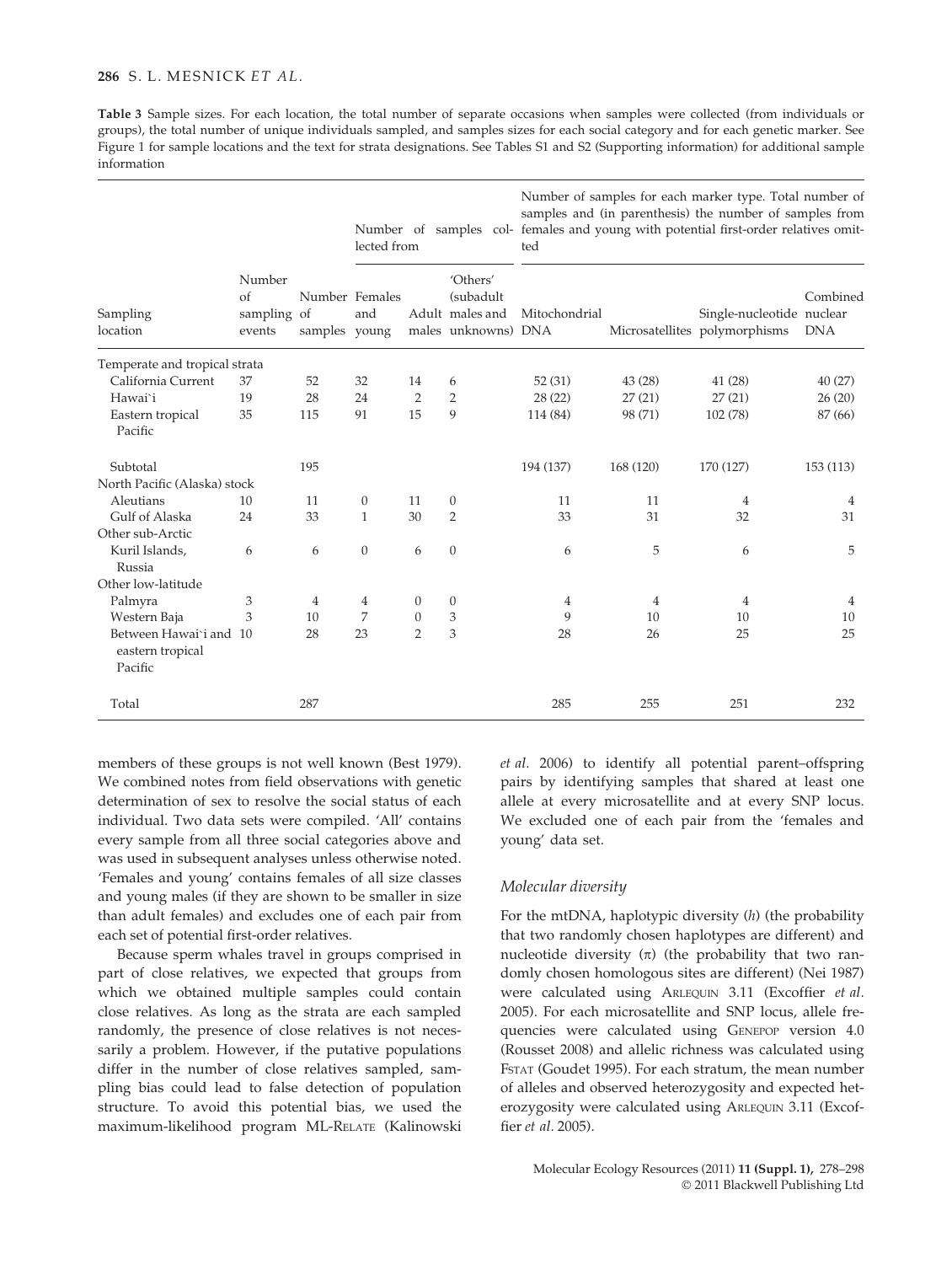Deviations from Hardy–Weinberg equilibrium (HWE) were assessed for each locus in each stratum using GENE-POP version 4.0 (Rousset 2008). Both the probability test of Guo & Thompson (1992) and tests for heterozygote deficiency (Rousset & Raymond 1995) were conducted using program defaults for the Markov chain parameters (1000 dememorization steps, 100 batches, 5000 iterations per batch). Tests were conducted for all samples combined and then separately for each of the three strata. Global significance was assessed using Fisher's method and a sequential Bonferroni correction (Simes 1986; Hochberg 1988) was applied across all tests conducted for each stratum. For the SNP data, tests are reported for the data set used in the population structure analysis described below (24 loci with haplotypic inference based on 'three strata' phase data set; AS82b). GENEPOP version 4.0 was also used to evaluate linkage disequilibrium (LD) (Weir 1996) between each pair of loci. As above, tests were conducted for all samples combined and then separately for each of the three strata, using Fisher's method. For the SNP data, we used the 24 loci used in the population structure analyses and we also report results for LD tests evaluated using the 36 bi-allelic SNP alleles.

## Population differentiation

We first tested the global null hypothesis of panmixia among the three low-latitude strata containing females (California Current, Hawai`i and eastern tropical Pacific) for the mtDNA, microsatellite and SNP data sets separately, and for a combined nuclear (nDNA) data set comprised of both the microsatellite and SNP data sets. Comparisons were then conducted between all pairs of strata. Differentiation for the mtDNA data set was assessed using  $F_{ST}$  and  $\Phi_S$  (Weir & Cockerham 1984; Excoffier et al. 1992) and Fisher's exact test (Raymond & Rousset 1995; Goudet et al. 1996) as implemented in the program ARLEQUIN version 3.11 (Excoffier et al. 2005).  $\Phi_{ST}$ was calculated using the nucleotide substitution model receiving the highest AIC score in jMODELTEST (Guindon & Gascuel 2003; Posada 2008). Statistical significance was determined using 16 000 random permutations of the original data sets for  $F_{ST}$  and  $\Phi_{ST}$  and using 10 000 replications for Fisher's exact test. Below, we present the results for  $F_{ST}$  and for Fisher's exact test, which has been found to be more powerful than  $F_{ST}$  and  $\Phi_{ST}$  permutation tests for evaluating statistical significance in mtDNA (Hudson et al. 1992). The results for all tests performed on the mtDNA data are shown in Table S5 (Supporting information).

We examined the extent of genetic differentiation for the microsatellite, SNP and combined nDNA data sets using custom-written code in the statistical programming language R (R Development Core Team 2005) (available

upon request, EIA). The following tests were performed:  $F<sub>ST</sub>$  (Weir & Cockerham 1984),  $F'<sub>ST</sub>$  (Hedrick 2005; Meirmans & Hedrick 2010),  $G_{ST}$  (Nei 1973),  $G'_{ST}$  (Hedrick 2005),  $G'_{ST}$  (Meirmans & Hedrick 2010), D (Chao et al. 2008) (as presented in Jost (2009) Equation 13) and  $\chi^2$ (Roff & Bentzen 1989). Statistical significance was determined through 10 000 random permutations of the original data set. Although  $F_{ST}$  and  $G_{ST}$  are widely used as measures of population differentiation for nuclear data sets, they have been criticized recently because of their dependency on within-population diversity (Hedrick 2005; Jost 2008, 2009; Heller & Siegismund 2009; Ryman & Leimar 2009; Meirmans & Hedrick 2010). To correct for this bias, several replacement statistics have been proposed, and it is recommended that they be used in combination with traditional measures because all have their advantages and drawbacks (Meirmans & Hedrick 2010). The results for all tests performed on the nuclear data sets are reported in Table S5 (Supporting information). In the tables below, we present the results for  $F_{ST}$  and  $F'_{ST}$ .  $F′_{ST}$  (calculated by standardizing the normal  $F_{ST}$  by the maximum value it can obtain given the observed withinpopulation diversity) is considered to provide a more accurate estimate of the degree of divergence between populations (Meirmans & Hedrick 2010).

We assessed genetic differentiation between the males in the North Pacific (Alaska) stock with the three low-latitude strata that contain females for the nuclear markers that resulted in the highest sample size (and hence statistical power). All pairwise comparisons, therefore, of Alaska males to the low-latitude strata were examined using SNPs (the markers that yielded the highest sample size) and using all samples collected in the low-latitude strata. Two comparisons were made: Gulf of Alaska males (where depredation is known to be frequent) and all Alaska males together.

#### Assignment

Individual assignment likelihoods and the probability of exclusion to each of the three putative source populations were investigated using GENECLASS2 (version 2.0) (Piry et al. 2004). We used the combined nDNA data set comprised of microsatellites and SNPs (to maximize the number of loci used to estimate assignment) and the assignment criterion of Paetkau et al. (1995) to calculate the assignment likelihoods and assess the significance of those likelihoods using Paetkau et al.'s (2004) re-sampling method. Reference samples from the three potential source populations (California Current, Hawai`i and eastern tropical Pacific) were comprised only of samples from 'females and young' ( $n = 113$ ) to avoid inclusion of potentially nonresident males. We calculated probabilities of origin from each of the source populations for (i)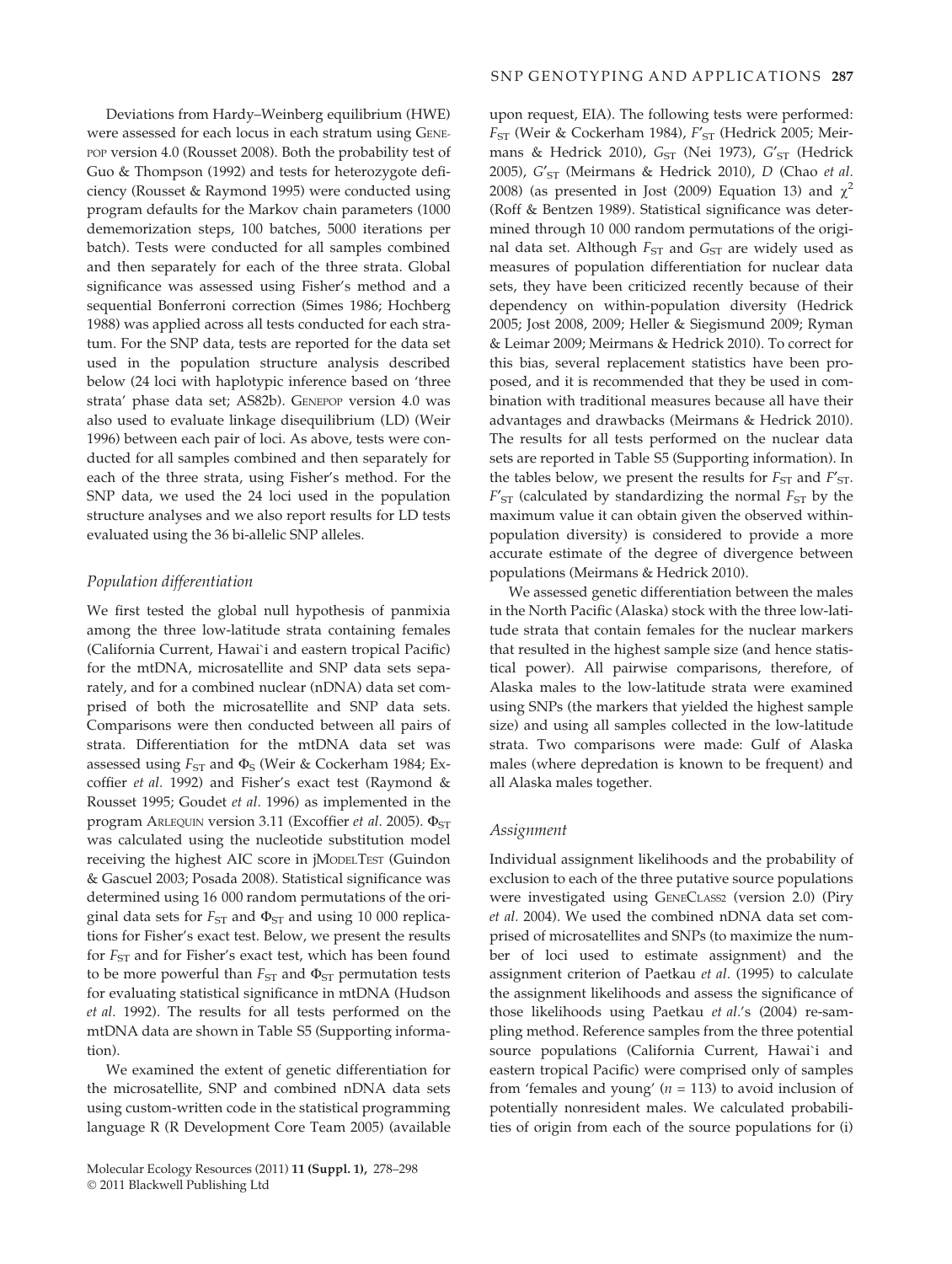California Current, Hawai`i and eastern tropical Pacific females and young using themselves as the potential source populations ('self-assignment'/detection of migrants), (ii) assignment of adult males sampled from within these three strata and from sub-Arctic waters to the three potential source populations comprised of females and young and (iii) assignment of groups comprised predominantly of females and young sampled in waters outside the three strata (samples collected in Palmyra, western Baja California and the open waters in between; Fig. 2). For all analyses, we set the default frequency for missing alleles at 0.01, performed 1000 resampling events and set the type-1 error rate to 0.01 as recommended by Piry et al. (2004).

## Results

The final genetic data sets, quality checked for common genotyping problems following recommendations described by Morin et al. (2010) and with duplicate and poorest-quality samples removed, consisted of mtDNA  $(n = 285)$ , six microsatellites  $(n = 255)$ , 36 SNPs  $(n = 251)$ , and combined nDNA (six microsatellites and 36 SNPs)  $(n = 232)$ . The per-allele genotyping error rate for microsatellites was 0.9% and 1.4% for SNPs. Sex was determined genetically and/or by field examination of stranded animals for 272 samples. Genotypic data are available online (Dryad entry DOI: 10.5061/dryad.7983). Sample sizes for each strata, each of the marker types and for the social categories are shown in Table 3.

## Reconstruction of gametic phase for SNPs

Reconstruction of the gametic phase for linked SNP loci resulted in a data set comprised of 16 bi-allelic loci and eight multi-allelic loci (with two to four linked SNPs each), for a total of 24 SNP loci. The difference between assessing phase based on all North Pacific samples and that of assessing phase based on the 'three strata' separately on the results of the population structure analyses was nearly indistinguishable (Table S5, Supporting information; compare AS82a and AS82b). The comparison of 'normal' and 'keep missing data' modes of PHASE resulted in relatively few samples with more missing data. In the data set comprised of samples from the three strata  $(n = 170 \text{ samples})$ , for example, the number of missing data increased from 222 alleles in the 'normal' mode data set to 308 in the 'keep missing data' mode. The bootstrap analysis revealed no significant deviations from random for the number of alleles calculated at each locus for either the full or three strata data sets. The bootstrap analysis showed significant differences in heterozygosity between the two modes but in opposite directions (one locus in one stratum showed higher heterozygosity in

'normal' mode while two loci in a second stratum showed higher heterozygosity in the 'keep missing data' mode; data not shown). The difference between the results of population structure analyses estimated in the two modes was nearly indistinguishable as shown in Table S5 (Supporting information) [compare 'three strata' results (AS82b) with those of 'three strata', 'keep missing data' (AS82e)]. The difference in increasing the number of PHASE iterations from 1000 to 1 000 000 had little influence on the results of the population structure statistics when comparing the SNP data set (AS82b) with 'three strata' phase and 'normal' mode (data not shown). Because of the small number of differences described above among phase data sets, all molecular diversity and population structure results shown below will be presented using 'normal' mode, 'three strata' stratification of the data set and 10 000 iterations of PHASE for the SNP data sets and combined nDNA data sets (AS82b and AS84b, respectively, in Table S5, Supporting information) (unless stated otherwise).

#### Molecular diversity

For the mtDNA sequences, 24 sites were variable and 17 different haplotypes identified (Table S6, Supporting information), seven of which were unique to one of the three low-latitude strata (Table 4). All haplotypes were defined by transitions. Among the three strata, nucleotide diversity was low (0.2–0.4%) and haplotypic diversity ranged from 0.643 to 0.833 (Table 6). Haplotypic diversity was lowest in the samples from Hawai`i (Table 5).

The number of microsatellite alleles per locus ranged from nine for locus EV5 to 26 for SW19 (Table S7, Supporting information). Summaries of allelic diversity by strata and by locus are presented in Table 6a,b, respectively. For the three strata, heterozygosity ranged from 0.800 in the California Current to 0.832 in Hawai`i. When all samples were combined into a single population, the probability test detected no deviations from HWE for the global comparison and no deviations from HWE were detected for any loci, or for any loci in the strata-specific tests. The test for heterozygote deficiency was significant for the global comparison but no single locus showed significant deviations from HWE. Once the samples were divided into strata, SW10 exhibited heterozygote deficiency in the California Current stratum; no significant deviations from HWE were detected for any other loci in any of the other strata. No pairs of loci showed statistically significant linkage disequilibrium.

The number of SNP alleles ranged from two for the biallelic loci to nine for the linked sets of loci (Table S8, Supporting information). Summaries of allelic diversity by strata and by locus are presented in Table 6c,d, respec-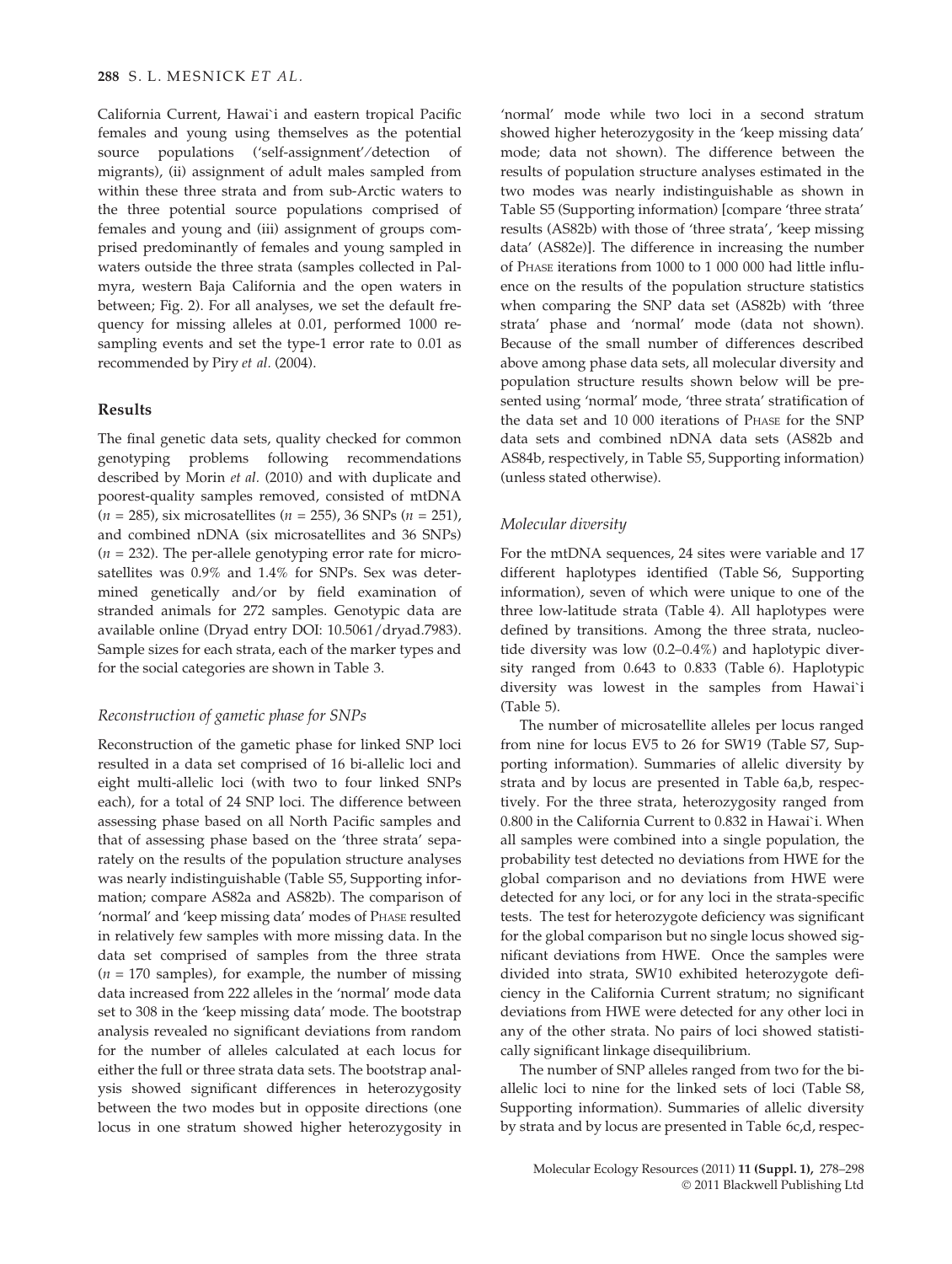tively. All SNP loci were polymorphic in each of the three strata, except for locus GRPY190 that was monomorphic in Hawai`i (Table 6d, Table S8, Supporting information). For the three strata, heterozygosity ranged from 0.391 in the eastern tropical Pacific to 0.426 in the California Current (Table 6c). Among loci, heterozygosity varied, with GRPY190 and PmCHYR304 being the least heterozygous (Table 6d and Table S8, Supporting information). The same two loci showed minor allele frequencies (MAF) <0.05 as did two of the linked loci CATR262\_456 and CSF2KR278-K552-Y589; otherwise, minor allele frequencies were >0.05 (Table S8, Supporting information). When all three strata were combined into a single population, the probability test detected no deviation from HWE for the global comparison and no deviations for any loci, or for any loci in the strata-specific tests. The test for heterozygote deficiency was significant for the global comparison but no single locus showed significant deviations from HWE. Once the samples were divided into the three strata, no deviations from HWE were detected for any loci in any of the strata. Tests of linkage disequilibrium were investigated on two different data sets. In the first test, we examined linkage between all possible pairs of the 36 original bi-allelic markers over all samples ( $n = 251$ ). Of the possible 630 locus combinations, 14 pairs showed significant disequilibrium; eight of these pairs were between known linked loci. In the second test, we examined linkage between all possible combinations for the 24 loci in the three strata shown in Table 6d ( $n = 170$ ). Of the possible 276 pairwise comparisons between loci, 11 showed statistically significant link-

| Table 4 Number of haplotypes found in each stratum |
|----------------------------------------------------|
|----------------------------------------------------|

| Haplotype    | California<br>Current<br>$(n = 52)$ | Hawai'i<br>$(n = 28)$ | Eastern<br>tropical<br>Pacific<br>$(n = 114)$ |
|--------------|-------------------------------------|-----------------------|-----------------------------------------------|
| a            | 15                                  | 15                    | 38                                            |
| aa           | $\overline{2}$                      | 0                     | $\theta$                                      |
| b            | 10                                  | 6                     | 39                                            |
| C            | 6                                   | 0                     | 10                                            |
| d            | $\Omega$                            | 0                     | 3                                             |
| e            | 11                                  | $\mathbf{1}$          | $\overline{2}$                                |
| f            | $\mathbf{1}$                        | $\Omega$              | 4                                             |
| g            | $\mathbf{1}$                        | 0                     | $\mathbf{0}$                                  |
| h            | $\overline{2}$                      | 0                     | 3                                             |
| $\mathbf{i}$ | $\mathbf{1}$                        | 0                     | $\Omega$                                      |
| j            | 0                                   | 6                     | 11                                            |
| $\mathbf k$  | $\theta$                            | 0                     | $\Omega$                                      |
| 1            | $\Omega$                            | $\Omega$              | 1                                             |
| m            | 1                                   | 0                     | 0                                             |
| n            | $\mathbf{1}$                        | 0                     | 1                                             |
| $\circ$      | $\Omega$                            | $\Omega$              | 1                                             |
| p            | 1                                   | $\Omega$              | 1                                             |

Table 5 Mitochondrial DNA haplotypic and nucleotide diversity ( $\pm$  standard deviation) for the three strata

| Strata                         | Sample<br>size | haplotypes diversity | Number of Haplotypic | Nucleotide<br>diversity             |
|--------------------------------|----------------|----------------------|----------------------|-------------------------------------|
| California<br>Current          | 52             | 12                   | $0.833 \pm 0.028$    | $0.004 \pm 0.003$                   |
| Hawai`i                        | 28             | 4                    | $0.643 \pm 0.068$    | $0.002 \pm 0.002$                   |
| Eastern<br>tropical<br>Pacific | 114            | 12                   |                      | $0.758 \pm 0.025$ $0.003 \pm 0.002$ |

age disequilibrium ( $P < 0.05$ ). In a third test, we used the same data set but examined linkage between all possible pairs of loci within each of the three strata. Of the possible 276 pairwise comparisons in each of the three strata, 11, 11 and 15 pairs of loci showed statistically significant linkage disequilibrium ( $P < 0.05$ ) in California Current, Hawai'i and eastern tropical Pacific strata, respectively. In only two cases were pairs of loci that showed significant LD in one stratum, also significant in another stratum; none showed significant linkage disequilibrium in all three strata. As there was no consistent pattern, we chose to treat loci for which we had no prior indication of physical linkage as independent.

#### Population structure

Global tests revealed significant genetic differentiation among strata for mtDNA and all nDNA data sets, rejecting the global null hypothesis of no population structure for the three strata (Table S5, Supporting information). Results were significant ( $P < 0.05$ ) for mtDNA ( $F_{ST}$ ,  $\Phi_{ST}$ and Fisher's exact test); microsatellites  $(\chi^2)$ ; and all SNP and combined nDNA data sets ( $F_{ST}$ ,  $F'_{ST}$ ,  $G'_{ST}$ ,  $G'_{ST}$ ,  $G''_{ST}$ , D and  $\chi^2$ ) (Table S5, Supporting information). For the mtDNA data, analysis of molecular variance (AMOVA) revealed that most of the genetic variance was within populations (96.14% for  $F_{ST}$ ; 96.24% for  $\Phi_{ST}$ ). The remaining molecular variance was found among populations (3.86% for  $F_{ST}$ ; 3.76% for  $\Phi_{ST}$ ).

#### Demographic independence of the three strata

Pairwise tests using mtDNA revealed significant genetic differentiation ( $P < 0.05$ ) among all three strata  $(F<sub>ST</sub>)$  and for pairwise comparisons between California Current and Hawai`i and between California Current and eastern tropical Pacific (Fisher's exact test) (Table 7). The only significant pairwise difference for the microsatellite data set was between California Current and eastern tropical Pacific for  $\chi^2$  (P = 0.03; Table S5, Supporting information). All pairwise com-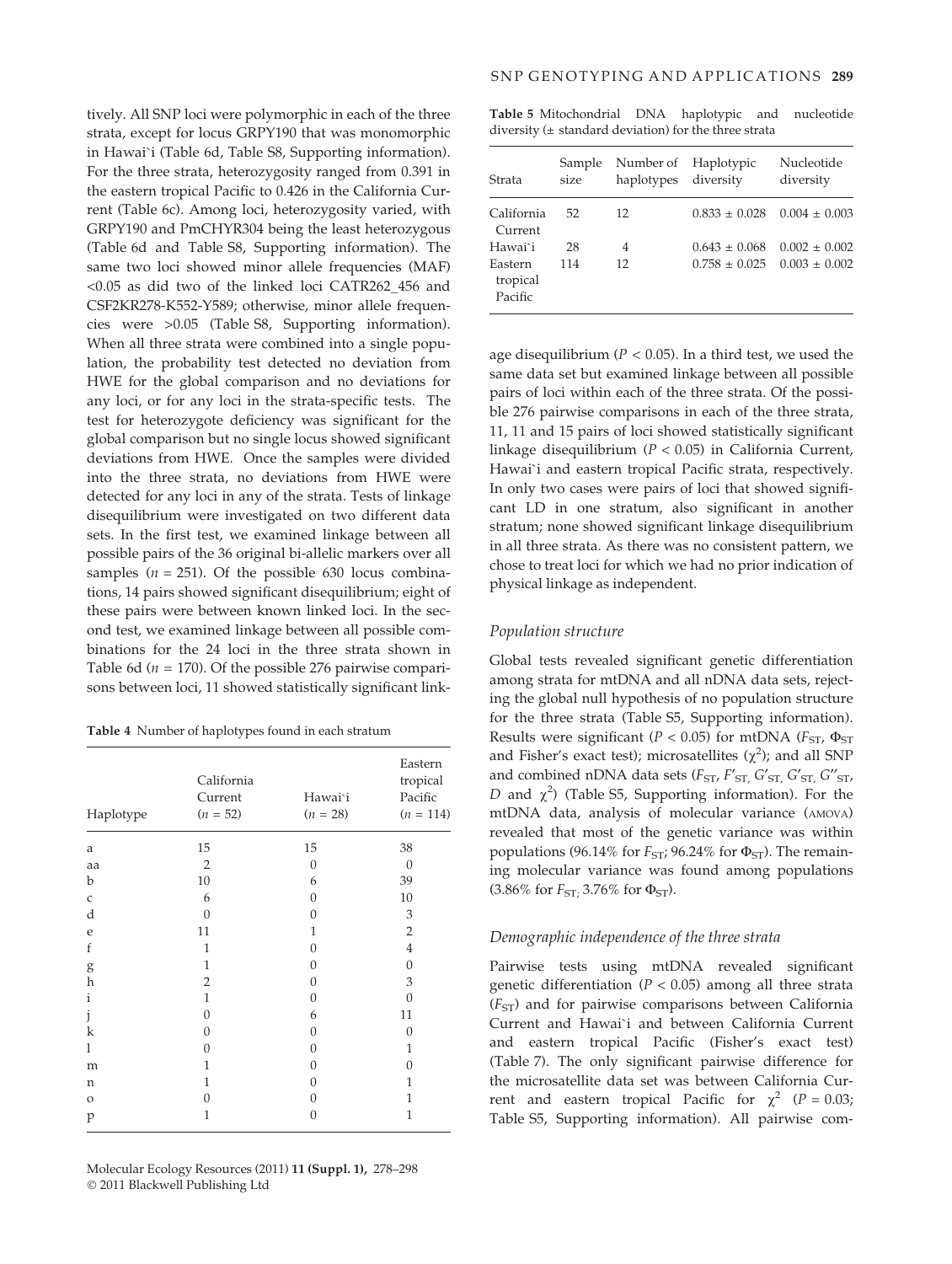Table 6 Estimates of the number of alleles, observed  $(H_o)$  and expected  $(H_e)$  heterozygosity, and allelic richness for the nuclear loci: microsatellites averaged over strata (a) and for each locus (b); single-nucleotide polymorphisms (SNPs) averaged over strata (c) and for each locus (d)

(a) Microsatellite diversity by strata

|                          | Sample | Mean number    |                   |                   |
|--------------------------|--------|----------------|-------------------|-------------------|
| Strata                   | size   | of alleles     | Mean $H_{\alpha}$ | Mean $H_{\rm e}$  |
| California Current       | 43     | $11.8 \pm 4.6$ | $0.800 \pm 0.115$ | $0.813 \pm 0.105$ |
| Hawai`i                  | 27     | $11.0 \pm 3.6$ | $0.832 \pm 0.090$ | $0.832 \pm 0.114$ |
| Eastern tropical Pacific | 98     | $14.7 \pm 5.1$ | $0.814 \pm 0.076$ | $0.819 \pm 0.102$ |

(b) Microsatellite diversity by locus

|                 | California Current   |             |             |                     | Hawai`i              |             |             |                     | Eastern tropical Pacific |             |             |                     |  |
|-----------------|----------------------|-------------|-------------|---------------------|----------------------|-------------|-------------|---------------------|--------------------------|-------------|-------------|---------------------|--|
|                 | Number<br>of alleles | $H_{\rm o}$ | $H_{\rm e}$ | Allelic<br>richness | Number<br>of alleles | $H_{\rm o}$ | $H_{\rm e}$ | Allelic<br>richness | Number<br>of alleles     | $H_{\rm o}$ | $H_{\rm e}$ | Allelic<br>richness |  |
| D <sub>17</sub> | 17                   | 0.952       | 0.889       | 14.725              | 13                   | 0.889       | 0.901       | 12.887              | 20                       | 0.898       | 0.921       | 15.456              |  |
| EV1             | 7                    | 0.643       | 0.643       | 6.908               | 7                    | 0.667       | 0.621       | 6.962               | 12                       | 0.755       | 0.669       | 7.949               |  |
| EV <sub>5</sub> | 8                    | 0.721       | 0.726       | 7.217               | 8                    | 0.815       | 0.780       | 7.888               | 9                        | 0.773       | 0.737       | 7.335               |  |
| <b>SW10</b>     | 11                   | 0.767       | 0.849       | 9.984               | 11                   | 0.852       | 0.898       | 10.925              | 13                       | 0.827       | 0.862       | 10.098              |  |
| <b>SW13</b>     | 10                   | 0.816       | 0.855       | 9.042               | 10                   | 0.846       | 0.869       | 10.000              | 12                       | 0.725       | 0.804       | 9.105               |  |
| SW19            | 18                   | 0.902       | 0.913       | 15.821              | 17                   | 0.926       | 0.920       | 16.811              | 22                       | 0.904       | 0.919       | 14.936              |  |

(c) SNP diversity by strata

| Strata                   | Sample<br>size | Mean number<br>of alleles | Mean $H_{\alpha}$ | Mean $H_{\rm e}$  |
|--------------------------|----------------|---------------------------|-------------------|-------------------|
| California Current       | 41             | $2.6 \pm 1.1$             | $0.427 \pm 0.204$ | $0.423 \pm 0.182$ |
| Hawai`i                  | 27             | $2.5 \pm 1.0$             | $0.420 \pm 0.205$ | $0.414 \pm 0.197$ |
| Eastern tropical Pacific | 102            | $2.7 \pm 1.3$             | $0.392 \pm 0.191$ | $0.409 \pm 0.191$ |

(d) SNP diversity by locus

|                                | California Current         |       |                 | Hawai`i |                                     |       |                  | Eastern tropical Pacific |                            |       |             |                     |
|--------------------------------|----------------------------|-------|-----------------|---------|-------------------------------------|-------|------------------|--------------------------|----------------------------|-------|-------------|---------------------|
|                                | Number<br>of alleles $H_0$ |       | $H_{\rm e}$     | Allelic | Number<br>richness of alleles $H_0$ |       | $H_{\rm e}$      | Allelic<br>richness      | Number<br>of alleles $H_0$ |       | $H_{\rm e}$ | Allelic<br>richness |
| CATR262-R456                   | 3                          | 0.268 | 0.363           | 2.97    | 4                                   | 0.462 | 0.439            | 3.85                     | 4                          | 0.382 | 0.387       | 3.60                |
| CHRNA1R76-Y111                 | 3                          | 0.488 | 0.485           | 3.00    | 3                                   | 0.630 | 0.475            | 2.99                     | 3                          | 0.294 | 0.343       | 2.92                |
| CSF2R278-K552-Y589             | 4                          | 0.537 | 0.593           | 3.83    | 4                                   | 0.704 | 0.680 3.89       |                          | 4                          | 0.743 | 0.672 3.94  |                     |
| EPOR237-Y292                   | 3                          | 0.610 | 0.548           | 3.00    | 3                                   | 0.370 | 0.414 3.00       |                          | 3                          | 0.382 | 0.426       | 3.00                |
| PmABHD5M274-Y447-R671          | 4                          | 0.756 | 0.677           | 3.83    | 4                                   | 0.593 | 0.663 3.89       |                          | 4                          | 0.590 | 0.671       | 3.92                |
| PmBH92Y172                     | 3                          | 0.756 | 0.661           | 3.00    | 3                                   | 0.519 | 0.610 3.01       |                          | 3                          | 0.673 | 0.660       | 3.00                |
| PmPHGDHS172-<br>M200-R223-Y321 | 7                          | 0.781 | 0.795           | 6.17    | 5                                   |       | 0.741 0.744 5.01 |                          | 8                          | 0.686 | 0.775       | 5.70                |
| SPTBN1S279-Y753                | 3                          |       | $0.415$ $0.402$ | 3.00    | 3                                   | 0.185 | 0.175            | 3.00                     | 3                          | 0.373 | 0.334       | 2.98                |
| <b>CKK273</b>                  | 2                          | 0.500 | 0.461           | 2.00    | $\overline{2}$                      | 0.440 | 0.507            | 2.00                     | 2                          | 0.467 | 0.503       | 2.00                |
| DRD2Y679                       | $\overline{2}$             | 0.512 | 0.505           | 2.00    | $\overline{2}$                      | 0.519 | 0.509            | 2.00                     | 2                          | 0.539 | 0.502       | 2.00                |
| <b>ELN40K209</b>               | 2                          | 0.463 | 0.409           | 2.00    | 2                                   | 0.520 | 0.507 2.00       |                          | 2                          | 0.480 | 0.499       | 2.00                |
| F9Y80                          | 2                          | 0.325 | 0.481           | 2.00    | $\overline{2}$                      | 0.440 | 0.481            | 2.00                     | 2                          | 0.458 | 0.501       | 2.00                |
| GRPY190                        | 2                          | 0.098 | 0.094           | 1.97    | $\Omega$                            | 0.000 | 0.000            | 1.00                     | 2                          | 0.071 | 0.069       | 1.86                |
| IFNGY234                       | 2                          | 0.205 | 0.187           | 2.00    | 2                                   |       | 0.154 0.149      | 2.00                     | 2                          | 0.110 | 0.156       | 1.99                |
| <b>INTS368</b>                 | $\overline{2}$             | 0.375 | 0.481           | 2.00    | $\overline{2}$                      | 0.630 | 0.507            | 2.00                     | 2                          | 0.542 | 0.473       | 2.00                |
| PKMY237                        | 2                          | 0.342 | 0.287           | 2.00    | 2                                   | 0.185 | 0.171            | 2.00                     | 2                          | 0.287 | 0.325       | 2.00                |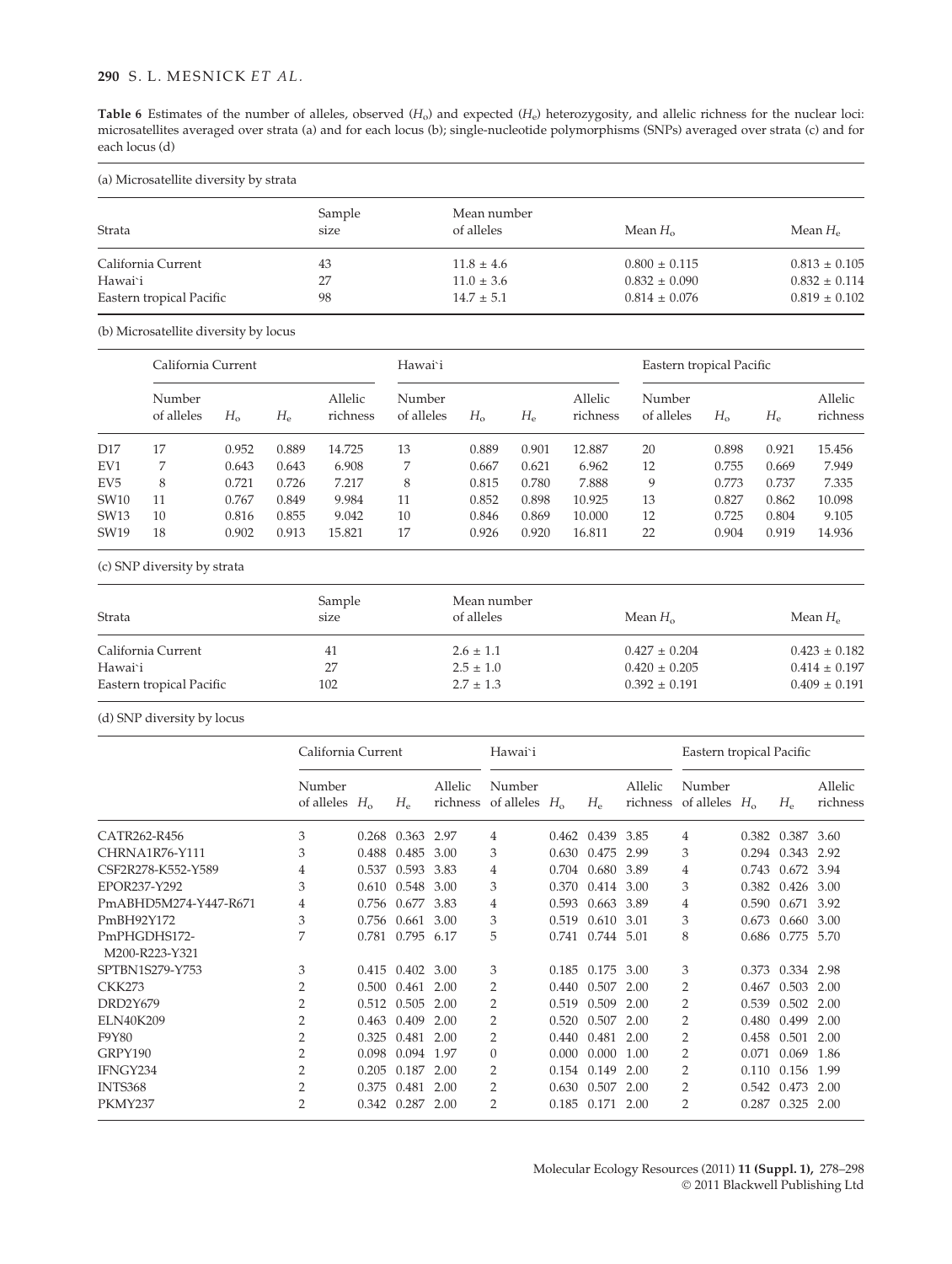| (d) SNP diversity by locus |  |
|----------------------------|--|
|----------------------------|--|

|               | California Current   |              |             | Hawai`i             |                      |              |            | Eastern tropical Pacific |                      |              |             |                     |
|---------------|----------------------|--------------|-------------|---------------------|----------------------|--------------|------------|--------------------------|----------------------|--------------|-------------|---------------------|
|               | Number<br>of alleles | $H_{\alpha}$ | $H_{\rm e}$ | Allelic<br>richness | Number<br>of alleles | $H_{\alpha}$ | $H_{\rho}$ | Allelic<br>richness      | Number<br>of alleles | $H_{\alpha}$ | $H_{\rm e}$ | Allelic<br>richness |
| PmCHYR304     | $\overline{2}$       | 0.075        | 0.073       | 1.94                | $\overline{2}$       | 0.074        | 0.073      | 2.00                     | $\overline{2}$       | 0.062        | 0.060       | 1.82                |
| PmDDX5R109    | 2                    | 0.316        | 0.438       | 2.00                | $\overline{2}$       | 0.333        | 0.479      | 2.00                     | 2                    | 0.441        | 0.469       | 2.00                |
| PmHSPA9Y220   | $\overline{2}$       | 0.220        | 0.235       | 2.00                | $\overline{2}$       | 0.111        | 0.107      | 2.00                     | $\overline{2}$       | 0.090        | 0.122       | 1.98                |
| PmLAPTM4R553  | 2                    | 0.125        | 0.162       | 2.00                | $\overline{2}$       | 0.259        | 0.283      | 2.00                     | 2                    | 0.247        | 0.248       | 2.00                |
| PmMYL4R358    | $\overline{2}$       | 0.512        | 0.476       | 2.00                | $\overline{2}$       | 0.519        | 0.475      | 2.00                     | 2                    | 0.366        | 0.446       | 2.00                |
| PNDR111       | 2                    | 0.684        | 0.507       | 2.00                | $\overline{2}$       | 0.615        | 0.507      | 2.00                     | 2                    | 0.441        | 0.500       | 2.00                |
| <b>RDS456</b> | 2                    | 0.375        | 0.339       | 2.00                | $\overline{2}$       | 0.111        | 0.107      | 2.00                     | 2                    | 0.270        | 0.263       | 2.00                |
| RYR2R327      | $\overline{2}$       | 0.500        | 0.504       | 2.00                | $\overline{2}$       | 0.539        | 0.462      | 2.00                     | $\overline{2}$       | 0.409        | 0.423       | 2.00                |

parisons with the California Current stratum were significant for both the SNP and combined nDNA data sets ( $P \le 0.01$ ;  $F_{ST}$  and  $F'_{ST}$ ; Table 7). No comparisons between the Hawai'i and the eastern tropical Pacific were significant for either of these marker sets. These results are consistent with the results from the additional data sets and statistical tests examined in Table S5 (Supporting information). Pairwise mtDNA  $F_{ST}$  values ranged from 0.033 to 0.070 (Table 7). Microsatellite  $F_{ST}$  values ranged from 0.001 to 0.003 and SNP  $F_{ST}$  values ranged from 0.001 to 0.013 (Table 7). Analysis of genetic differentiation among the three strata using the restricted 'females and young' data set were similar to those described above, although some comparisons became marginal or nonsignificant (compare results in Table 7 to Table S9, Supporting information).

## Assignment of low-latitude samples

Despite the significant differentiation among strata, on a per individual basis, there is little power for assignment or exclusion to the three source strata. For females and young, the proportion of 'self-assignments' (samples collected in one of the three designated source strata that assigned most strongly to their stratum of origin) was 44% (12/27) for California Current, 50% (33/66) for the eastern tropical Pacific and  $30\%$  (6/20) for Hawai`i (Fig. 3). Individuals in the Hawai`i stratum tended to show higher assignment likelihoods to the eastern tropical Pacific stratum than to Hawai`i. One individual from the eastern tropical Pacific and one individual from Hawai`i could be excluded from their source stratum (exclusion probability <0.01) (shown in solid black in Fig. 3).

For females and young from areas outside the three designated strata (samples collected in Palmyra, western

Baja California and the open waters in between; Fig. 2), few individuals could be excluded from any of the three putative source strata. The source strata to which they had the highest assignment likelihood were mixed (data not shown).

Adult males from the three strata showed mixed assignments and relatively few exclusions (Table 8). The proportion of samples that assigned most strongly to their stratum of origin was  $66\%$  (4/6) for California Current,  $56\%$  (5/9) for eastern tropical Pacific and  $0\%$  (0/2) for Hawai`i.

## Single or mixed population status of Alaska and males

All pairwise comparisons of males from the North Pacific (Alaska) stock to the low-latitude strata using SNPs (the markers that yielded the highest sample size) were statistically significant or nearly so, suggesting that these males do not originate solely from only one of the three populations  $(F<sub>ST</sub> P-values$  for comparisons between Alaska and California Current = 0.07; Alaska and eastern tropical Pacific =  $0.02$ ; and Alaska and Hawai`i =  $0.05$ ). Results were similar with mtDNA ( $F_{ST}$  P-values for comparisons between Alaska and California Current = 0.04; Alaska and eastern tropical Pacific  $= 0.01$ ; and Alaska and Hawai'i =  $0.17$ ). Results were nearly identical for both markers in the comparison including only samples of males from the Gulf of Alaska (where depredation is common) to the three low-latitude strata (Table S10, Supporting information). For all but two of the Gulf of Alaska males and for all but one of the four Aleutian males, none of the three putative source strata could be excluded as a possible source population (exclusion probability  $\geq 0.01$ ; Table 8). Samples of males collected along the Kuril Islands, Russia ( $n = 5$ ), showed mixed assignments, and one individual could be excluded from all three putative source populations (Table 8).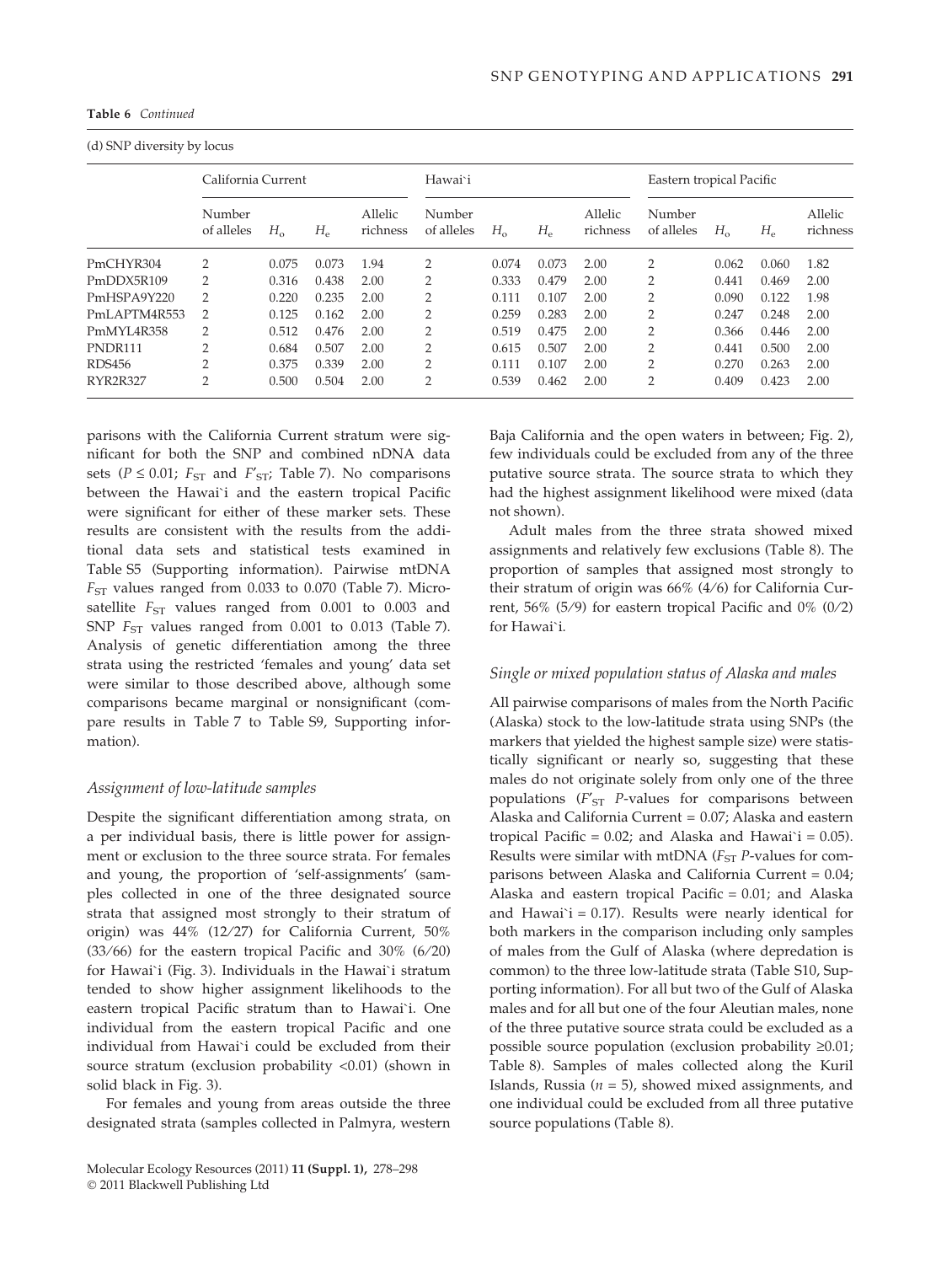Table 7 Pairwise divergence between strata. Comparisons that are statistically significant at the  $\alpha = 0.05$  level are in bold. For mitochondrial DNA (mtDNA) sequence data (a) divergence was estimated with  $F_{ST}$  (with P-values in parenthesis) below the diagonal and for Fisher's exact test P-values above the diagonal.  $N = 194$  (AS 108). For the nuclear data, divergence was estimated with  $F_{ST}$ (above the diagonal) and  $F_{ST}$  (below the diagonal) with P-values (in parenthesis below the diagonal). For microsatellite data (b)  $n = 168$ (AS78). For SNP data (c)  $n = 170$  (AS82b). For the combined nuclear DNA (nDNA) (d)  $n = 153$  (AS84b)

| $(a)$ mtDNA                                               | California Current ( $n = 52$ )                                | Hawai'i $(n = 28)$                                         | Eastern tropical<br>Pacific ( $n = 114$ )<br>P < 0.001<br>$P = 0.291 \pm 0.015$ |  |
|-----------------------------------------------------------|----------------------------------------------------------------|------------------------------------------------------------|---------------------------------------------------------------------------------|--|
| California Current<br>Hawai`i<br>Eastern tropical Pacific | $0.070 (P = 0.005 \pm 0.001)$<br>$0.034 (P = 0.008 \pm 0.001)$ | $P = 0.001 \pm 0.001$<br>$0.033$ ( $P = 0.047 \pm 0.002$ ) |                                                                                 |  |
| (b) Microsatellites                                       | California Current ( $n = 43$ )                                | Hawai'i $(n = 27)$                                         | Eastern tropical<br>Pacific ( $n = 98$ )                                        |  |
| California Current<br>Hawai`i<br>Eastern tropical Pacific | $0.003 (P = 0.194)$<br>$0.002 (P = 0.119)$                     | 0.017<br>$0.001 (P = 0.318)$                               | 0.013<br>0.006                                                                  |  |
| $(c)$ SNPs                                                | California Current ( $n = 41$ )                                |                                                            | Eastern tropical<br>Pacific ( $n = 102$ )                                       |  |
| California Current<br>Hawai`i<br>Eastern tropical Pacific | $0.010 (P = 0.016)$<br>0.013 (P < 0.001)                       | 0.018<br>$0.001 (P = 0.378)$                               | 0.022<br>0.001                                                                  |  |
| (d) Combined nDNA                                         | California Current ( $n = 40$ )                                | Hawai'i $(n = 26)$                                         | Eastern tropical<br>Pacific ( $n = 87$ )                                        |  |
| California Current<br>Hawai`i<br>Eastern tropical Pacific | $0.009 (P = 0.007)$<br>0.009 (P < 0.001)                       | 0.018<br>$0.001 (P = 0.289)$                               | 0.018<br>0.003                                                                  |  |

## **Discussion**

Both mtDNA and nDNA indicate population structure within the eastern and central North Pacific (questions 1 and 2 are yes). The California Current stratum showed low but significant differentiation from animals sampled both in adjacent waters to the south and in distant waters to the west in Hawai`i. These results are the first to reveal genetic differentiation in the eastern Pacific Ocean, where no physical barriers exist among geographically defined strata, and contrast with previous results in the Atlantic Ocean (Bond 1999; Engelhaupt et al. 2009) and the Pacific Ocean (Dillon 1996; Lyrholm & Gyllensten 1998; Lyrholm et al. 1999). The results are robust to uncertainties about social structure. Analysis of genetic differentiation among the three strata using the restricted 'females and young' data set was similar to that described above. Higher P-values using the restricted data set are not surprising given the reduced sample sizes but are contrary to what might be expected if adult males had no fidelity to their natal strata.  $F_{ST}$  values inferred from mtDNA sequences were higher than estimates for nuclearderived microsatellites or SNPs, as is expected owing to the fourfold higher effective population size of nuclear markers compared to mitochondrial loci. However, significant differentiation in the SNPs is the first positive indication that more males (than random expectation) return to their stratum of origin to mate. Estimates of  $F_{ST}$ were greater than expected for gene-flow rates of one migrant per generation (Box 1) for all pairwise comparisons for mtDNA and the combined nDNA even given the uncertainty in  $N_e$ . The low levels of genetic differentiation in mtDNA revealed here are consistent with those found in previous studies of mtDNA nucleotide variation at regional and global scales. Our microsatellite results are also consistent with previous studies that tend to indicate either no or marginal significance for withinocean basin comparisons using a larger number of loci (Bond 1999; Lyrholm et al. 1999; Engelhaupt et al. 2009).

Pairwise comparisons of the Hawai`i stratum to the eastern tropical Pacific stratum are not conclusive at this stage. Comparisons with the mtDNA data set are significant, but nDNA data sets cannot reject the hypothesis that there is one large stock in the eastern tropical Pacific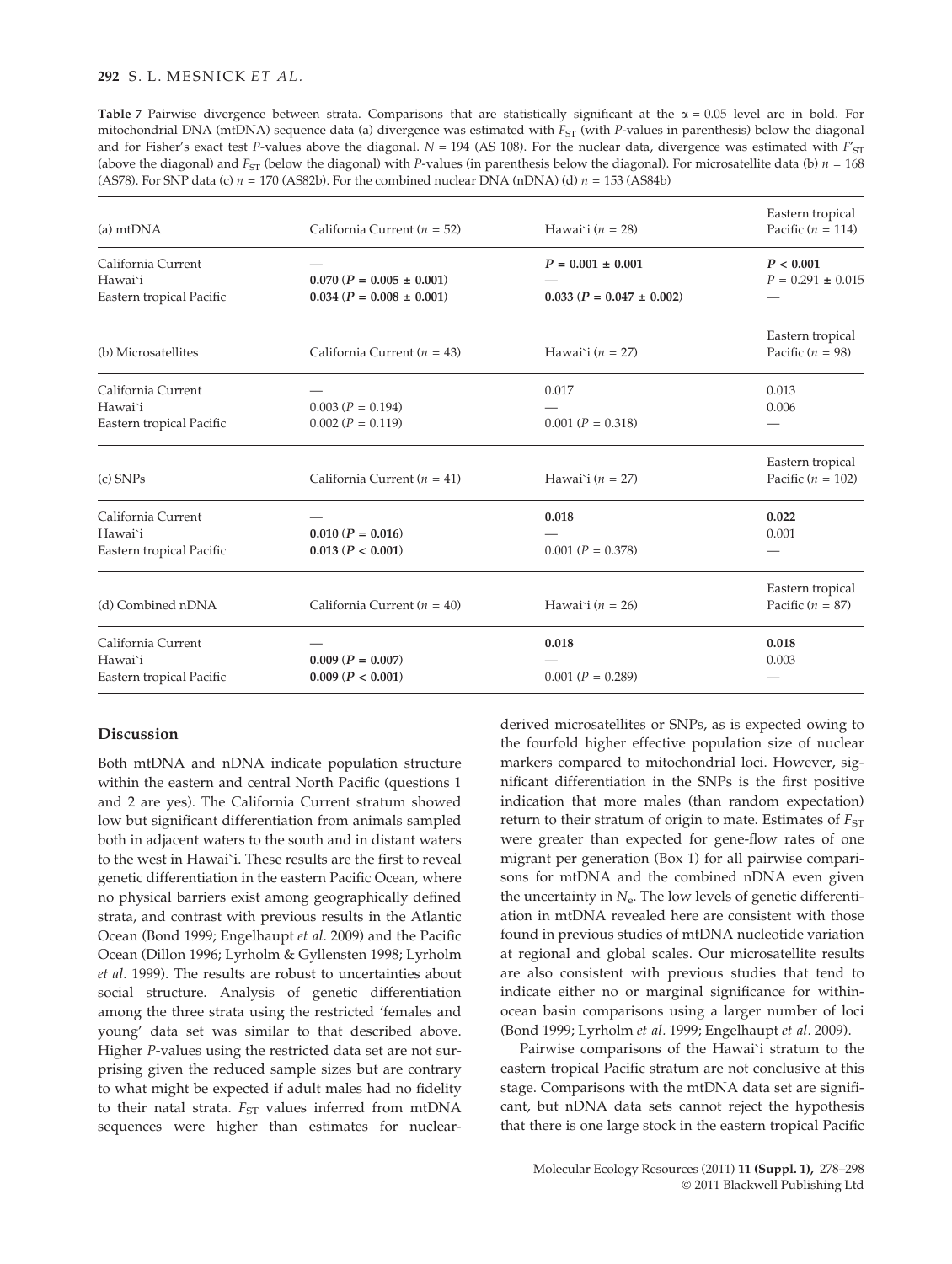

Fig. 3 Probability of 'self-assignment' ⁄ detection of migrants to three source strata for females and young from California Current, eastern tropical Pacific and Hawai`i strata ( $n = 113$ ). Samples that can be excluded from their strata of origin (exclusion probabilities  $\leq 0.01$ ) are shown as a solid black triangle and solid black square (located in the lower left of the graph).

spanning these waters (question 1 is yes for mtDNA; cannot reject the null hypothesis for nDNA for question 2). However, there is likely to be low statistical power to detect differentiation owing to the small sample size in Hawai'i. And while haplotypic diversity was lower in Hawai'i than the other two strata, heterozygosity was not, for either microsatellites or SNPs. The discrepancy in the two markers may be attributed to the lower effective population size of mtDNA markers, compared to nuclear markers, which results in greater estimates of divergence for mtDNA (Larsson et al. 2009; Martien et al. 2010). There were few high probabilities of self-assignment, particularly of Hawaiian females, but this is not unexpected given the low individual power of assignment, the possibility of mixed parentage and un-sampled source populations, and the potential for long-range movement. Increasing the number of samples and the number of markers will be important in helping to resolve questions of population differentiation and assignment within and between Hawai`i and the eastern tropical Pacific. Outside the eastern tropical Pacific (Whitehead et al. 2008), we know little of the ranging patters of females. Whalers reported calving in Hawai`i year-round, and acoustic data from Hawaiian waters show a year-round low-level presence of sperm whales (Thompson & Friedl 1982). Another factor that may obscure geographical patterns of genetic differentiation between the two geographical regions is the social structure of female sperm whales. Groups in the eastern tropical Pacific and South Pacific are known to be structured into sympatric acoustic clans, and investigations using mtDNA suggest that the clans may be genetically differentiated (Rendell & Whitehead 2003; L. Rendell, S. L. Mesnick, M. Dalebout, J. Burtenshaw & H. Whitehead, in submitted). Ultimately, data from genetics, acoustics, photo-identification and tagging will need to be combined to provide a better understanding of the scale and the factors contributing to the structure of female groups.

If all or most of the Alaska males originated from only one of the three low latitude strata, then we would expect to obtain nonsignificant results when comparing these males with that stratum. Based on both mtDNA and SNPs, however, we found no strong evidence indicating that Alaska males originate solely from any one of the three strata ( $F_{ST}$  and  $F'_{ST}$  P-values significant or nearly so for comparisons between the Alaska males and each of the three strata; question 3 is no; with similar results for the Gulf of Alaska males assessed separately). Taken together with the population structure results described above, it appears that some males return to the region of their birth to mate but share high latitude feeding grounds with males from other populations.

With the low power of individual assignment tests, few Gulf of Alaska or Aleutian males could be excluded from any of the three putative source strata (question 4), limiting the utility of the assignment tests in evaluating the origin of these individuals.

As expected (Box 1), the amount of genetic differentiation among strata is low. The results found in the present study, however, using both mtDNA and nDNA, are indicative of demographic independence of the California Current stratum and provide some support for the demographic independence of the Hawai`i stock with mtDNA. Taken together with the results described above for adult males, it appears that the North Pacific (Alaska) stock is likely to have widespread origin and is probably a mix of males from multiple demographically independent populations of females. Currently, the Alaska stock is the only stock managed under the MMPA known to be comprised almost entirely of a single demographic component, i.e., adult males. Our results suggest that Alaska males appear to constitute a mixed stock on sub-Arctic foraging grounds, and their status warrants reconsideration under the MMPA. This will require further research and analysis as sample sizes are low and not all areas with females have been sampled.

Although the genetic power for individual SNPs is lower than that of individual microsatellites because they are bi-allelic, we found here that the set of SNPs examined here can provide sufficient power to detect population structure even when divergence between populations is very low. There is still work to be carried out to develop better ways to analyse SNP data, especially when linked SNPs are used. At least for this data set, however, we have shown that current methods for haplotype inference do not appear to be significantly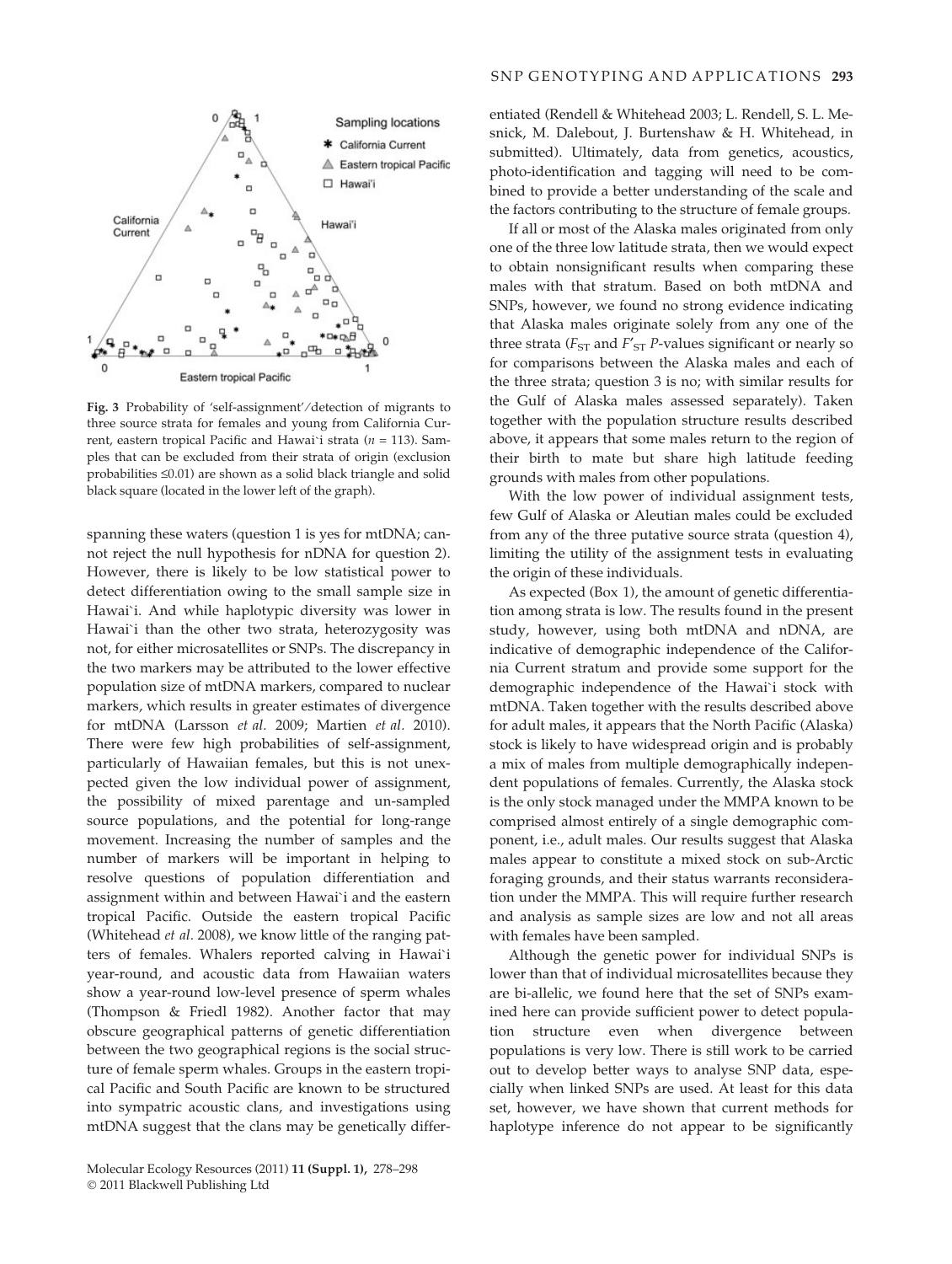Table 8 Maximum assignment likelihoods and exclusion probabilities for adult males to three putative source populations (California Current, Eastern tropical Pacific and Hawai`i). Exclusion probabilities £0.01 are indicated in bold

| Sampling<br>location | <b>LABID</b>                                | Strongest<br>assignment    | Exclusion<br>probability:<br>CA Current | Exclusion<br>probability:<br>Hawai`i | Exclusion<br>probability:<br>eastern<br>tropical Pacific |
|----------------------|---------------------------------------------|----------------------------|-----------------------------------------|--------------------------------------|----------------------------------------------------------|
|                      | Adult males sampled within the three strata |                            |                                         |                                      |                                                          |
| CA-OR-WA             | 2181                                        | H <sub>I</sub>             | 0.759                                   | 0.973                                | 0.963                                                    |
| CA-OR-WA             | 5753                                        | H <sub>I</sub>             | 0.626                                   | 0.606                                | 0.534                                                    |
| CA-OR-WA             | 5754                                        | CA-OR-WA                   | 0.056                                   | 0.016                                | 0.012                                                    |
| CA-OR-WA             | 6223                                        | CA-OR-WA                   | 0.183                                   | 0.078                                | 0.032                                                    |
| CA-OR-WA             | 17131                                       | CA-OR-WA                   | 0.767                                   | 0.375                                | 0.262                                                    |
| CA-OR-WA             | 25442                                       | CA-OR-WA                   | 0.949                                   | 0.956                                | 0.917                                                    |
| ETP                  | 9598                                        | ETP                        | 0.218                                   | 0.365                                | 0.251                                                    |
| ETP                  | 11574                                       | ETP                        | 0.124                                   | 0.316                                | 0.052                                                    |
| ETP                  | 15042                                       | HI                         | 0.092                                   | 0.473                                | 0.587                                                    |
| ETP                  | 15966                                       | ETP                        | 0.204                                   | 0.380                                | 0.218                                                    |
| ETP                  | 60597                                       | ETP                        | 0.151                                   | 0.635                                | 0.261                                                    |
| ETP                  | 60599                                       | CA-OR-WA                   | 0.176                                   | 0.131                                | 0.017                                                    |
| ETP                  | 60601                                       | CA-OR-WA                   | 0.142                                   | 0.096                                | 0.031                                                    |
| ETP                  | 60602                                       | ETP                        | 0.017                                   | 0.047                                | 0.022                                                    |
| ETP                  | 60604                                       | CA-OR-WA                   | 0.669                                   | 0.492                                | 0.330                                                    |
| H <sub>I</sub>       | 30488                                       | CA-OR-WA                   | 0.555                                   | 0.474                                | 0.459                                                    |
| H <sub>I</sub>       | 30482                                       | CA-OR-WA                   | 0.033                                   | 0.006                                | 0.023                                                    |
|                      | Adult males sampled in sub-Arctic waters    |                            |                                         |                                      |                                                          |
| Gulf of AK           | 4848                                        | CA-OR-WA                   | 0.886                                   | 0.807                                | 0.177                                                    |
| Gulf of AK           | 10399                                       | CA-OR-WA                   | 0.212                                   | 0.094                                | 0.013                                                    |
| Gulf of AK           | 10400                                       | CA-OR-WA                   | 0.173                                   | 0.102                                | 0.078                                                    |
| Gulf of AK           | 28393                                       | H                          | 0.76                                    | 0.816                                | 0.701                                                    |
| Gulf of AK           | 28399                                       | CA-OR-WA                   | 0.036                                   | 0.017                                | 0.006                                                    |
| Gulf of AK           | 28411                                       | CA-OR-WA                   | 0.474                                   | 0.406                                | 0.363                                                    |
| Gulf of AK           | 34557                                       | CA-OR-WA                   | 0.54                                    | 0.226                                | 0.027                                                    |
| Gulf of AK           | 34558                                       | H                          | 0.153                                   | 0.438                                | 0.348                                                    |
| Gulf of AK           | 34559                                       | H                          | 0.164                                   | 0.201                                | 0.315                                                    |
| Gulf of AK           | 34562                                       | <b>ETP</b>                 | 0.245                                   | 0.450                                | 0.266                                                    |
| Gulf of AK           | 35340                                       | ETP                        | 0.020                                   | 0.014                                | 0.022                                                    |
| Gulf of AK           | 41462                                       | CA-OR-WA                   | 0.334                                   | 0.359                                | 0.263                                                    |
| Gulf of AK           | 41492                                       | CA-OR-WA                   | 0.531                                   | 0.514                                | 0.315                                                    |
| Gulf of AK           | 43541                                       | ETP                        | 0.039                                   | 0.202                                | 0.110                                                    |
| Gulf of AK           | 43542                                       | ETP                        | 0.926                                   | 0.985                                | 0.946                                                    |
| Gulf of AK           | 43543                                       | CA-OR-WA                   | 0.668                                   | 0.601                                | 0.403                                                    |
| Gulf of AK           | 43544                                       | CA-OR-WA                   | 0.531                                   | 0.394                                | 0.146                                                    |
| Gulf of AK           | 43749                                       | ETP                        | 0.149                                   | 0.452                                | 0.291                                                    |
| Gulf of AK           | 43750                                       | ETP                        | 0.134                                   | 0.299                                | 0.118                                                    |
| Gulf of AK           | 44015                                       | ΗΙ                         | 0.561                                   | 0.721                                | 0.593                                                    |
| Gulf of AK           | 44016                                       | H <sub>I</sub>             | 0.226                                   | 0.331                                | 0.362                                                    |
| Gulf of AK           | 45756                                       | $\mathop{\rm HI}\nolimits$ | 0.099                                   | 0.145                                | 0.221                                                    |
| Gulf of AK           | 45757                                       | CA-OR-WA                   | 0.429                                   | 0.452                                | 0.162                                                    |
| Gulf of AK           | 45758                                       | CA-OR-WA                   | 0.887                                   | 0.854                                | 0.233                                                    |
| Gulf of AK           | 52892                                       | CA-OR-WA                   | 0.476                                   | 0.384                                | 0.190                                                    |
| Gulf of AK           | 60878                                       | <b>ETP</b>                 | 0.338                                   | 0.570                                | 0.179                                                    |
| Gulf of AK           | 60879                                       | H                          | 0.700                                   | 0.892                                | 0.875                                                    |
| Gulf of AK           | 60880                                       | <b>ETP</b>                 | 0.021                                   | 0.309                                | 0.074                                                    |
| Gulf of AK           | 67880                                       | CA-OR-WA                   | 0.901                                   | 0.902                                | 0.743                                                    |
| Gulf of AK           | 68973                                       | CA-OR-WA                   | 0.068                                   | 0.044                                | 0.004                                                    |
| Aleutians            | 28556                                       | CA-OR-WA                   | 0.595                                   | 0.598                                | 0.302                                                    |
| Aleutians            | 28557                                       | CA-OR-WA                   | 0.020                                   | 0.012                                | 0.005                                                    |
| Aleutians            | 28559                                       | <b>ETP</b>                 | 0.052                                   | 0.083                                | 0.036                                                    |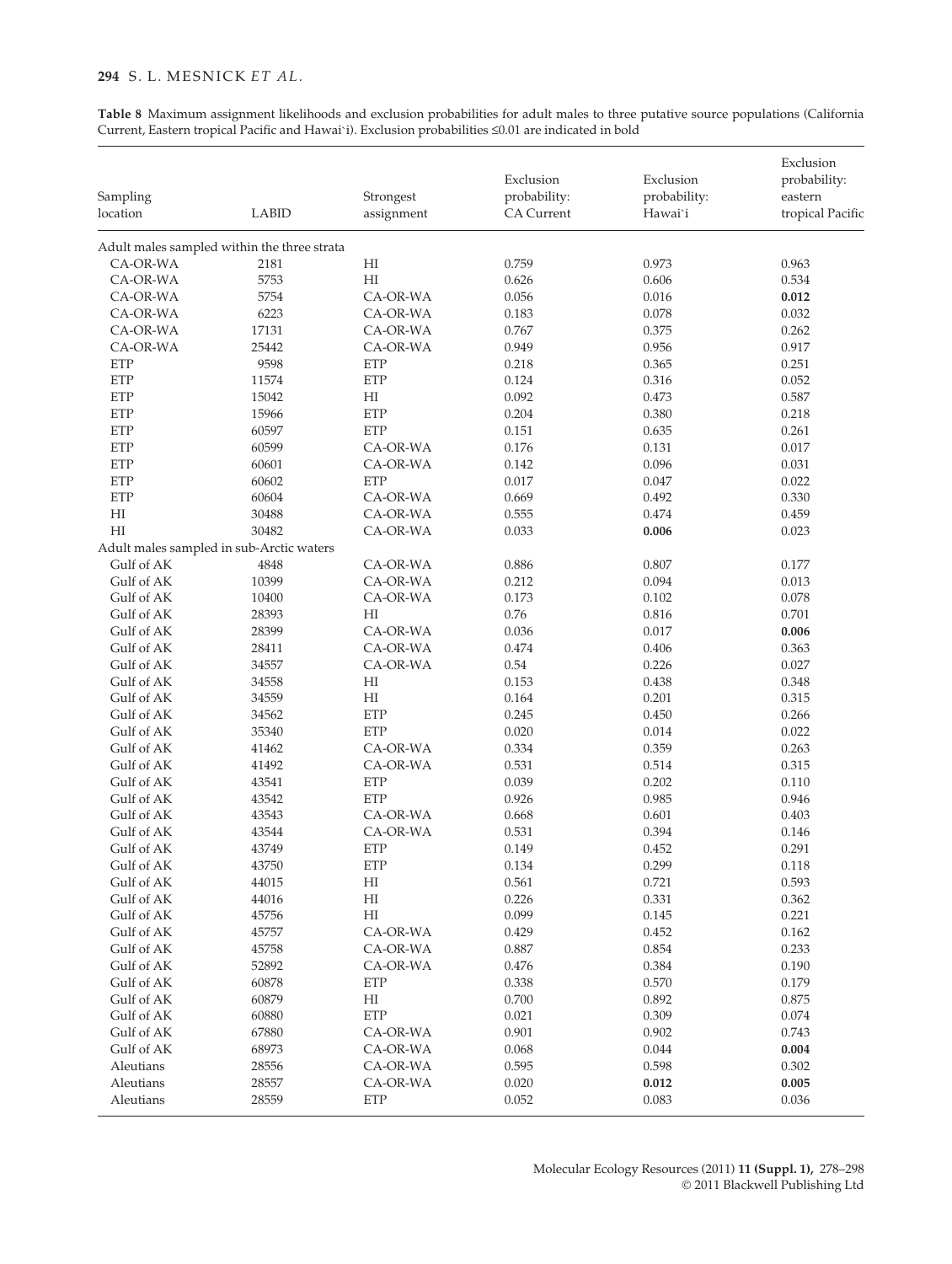| Sampling<br>location | LABID | Strongest<br>assignment | Exclusion<br>probability:<br><b>CA Current</b> | Exclusion<br>probability:<br>Hawai`i | Exclusion<br>probability:<br>eastern<br>tropical Pacific |
|----------------------|-------|-------------------------|------------------------------------------------|--------------------------------------|----------------------------------------------------------|
| Aleutians            | 57917 | НI                      | 0.087                                          | 0.180                                | 0.192                                                    |
| Russia               | 70555 | НI                      | 0.276                                          | 0.371                                | 0.294                                                    |
| Russia               | 70556 | CA-OR-WA                | 0.504                                          | 0.169                                | 0.130                                                    |
| Russia               | 70558 | CA-OR-WA                | 0.409                                          | 0.351                                | 0.253                                                    |
| Russia               | 70559 | <b>ETP</b>              | 0.000                                          | 0.001                                | 0.001                                                    |
| Russia               | 70560 | <b>ETP</b>              | 0.186                                          | 0.453                                | 0.210                                                    |

biased. We used the program PHASE to infer the gametic phase for sets of linked SNPs, and we evaluated the effect of phasing SNPs based on different populations and of using haplotypes inferred from missing data. We found that, although both introduce some noise and potential bias, in the case of this data set, the inference of population structure for eastern and central North Pacific sperm whales is not affected.

While we detected significant divergence between strata, on a per individual basis, there was little power for assignment, even with the combined nDNA data set. This is not unexpected owing to the very low levels of differentiation between strata and the fact that we have not sampled all potential source populations from which migrants may have originated. While assignment power can be improved by using a larger sample (a sample size near 50 individuals is suggested for large populations) and by doubling the number of (multi-allelic) loci (Paetkau et al. 2004), individual assignment will remain challenging given the relatively low divergence among these strata.

Single-nucleotide polymorphisms are rapidly becoming the marker of choice for some types of population genetic studies. While SNPs discovery and ascertainment take significant time at present, and other markers may currently be better suited for particular questions such as assignment or relatedness, there are advantages that make SNPs a good marker choice. These include a lower and simple mutation model, high abundance in most genomes, highly efficient and accurate genotyping methods, sufficient statistical power with a two- to fourfold increase in markers and/or use of linked loci, and the ability to easily generate and combine data from different technologies and over long time periods (Kuhner et al. 2000; Turakulov & Easteal 2003; Aitken et al. 2004; Morin et al. 2004, 2009c; Seddon et al. 2005; Anderson & Garza 2006; Morin & McCarthy 2007; Smith & Seeb 2008). This study is one of the first to utilize SNP markers to study a widely dispersed, highly mobile marine species where we have little a priori indication of population structure. The challenges that we face in understanding population

structure in sperm whales are significant, including the collection of samples over many decades and the future need to combine data from researchers with access to samples in different oceanic regions. SNPs appear to offer the best option so far for overcoming those challenges and serve as a foundation for future regional and global collaborations.

# Acknowledgements

Research was funded by the Southwest Fisheries Science Center (SWFSC), Southwest Regional Office and Alaska Regional Office of the National Marine Fisheries Service (NMFS), National Oceanic and Atmospheric Administration (NOAA), and the U.S. Marine Mammal Commission. We are thankful for expertise of tissue archivist Gabriella Serra-Valente and the laboratory expertise of John Hyde, Aviva Rosenberg, Becky Nachenberg and Karine Viaud. Andy Dizon provided initial support, Dan Prosperi provided valuable guidance in database management, Rich Cosgrove provided the maps and Henry Orr improved the figures. Sample collection was carried out by the SWFSC under National Marine Fisheries Service Permits 1029/689424, 774–1437 and 774–1714 as required by the Marine Mammal Protection Act and Endangered Species Act. Bill Perrin, Aimée Lang, John Hyde, Nikki Volmer, Susan Chivers, David Paetkau and three anonymous reviewers provided valuable comments that improved the manuscript. Collection of samples involved many people, from many institutions. Our gratitude goes to the command and crew of NOAA Ships David Starr Jordan, McArthur, McArthur II, the UNOLS vessel Endeavor, and to SWFSC Chief Scientists: Lisa Ballance, Jay Barlow, Susan Chivers, Karin Forney, Tim Gerrodette and Rick LeDuc. The skill of several expert marine mammal observers made it possible for us to obtain samples on these cruises, among them: Robert Pitman, Juan Carlos Salinas, Jim Cotton, Suzanne Yin and Erin LaBreque. We are grateful to the many scientists and institutions that have contributed valuable samples to this project: Alaska SeaLife Center; Diane Gendron, Centro Interdisciplinario de Ciencias Marinas, Instituto Politécnico Nacional; Lance Barrett Lennard, Cowan Vertebrate Museum, University of British Columbia; Jenny Christal, Dalhousie University; Kristine Sowl, Izembek National Wildlife Refuge, U.S. Fish and Wildlife Service; Jim Dines, Los Angeles County Museum of Natural History; Moss Landing Marine Laboratories; John Durban, National Marine Mammal Lab, Alaska Fisheries Science Center, NMFS, NOAA; Craig Matkin, North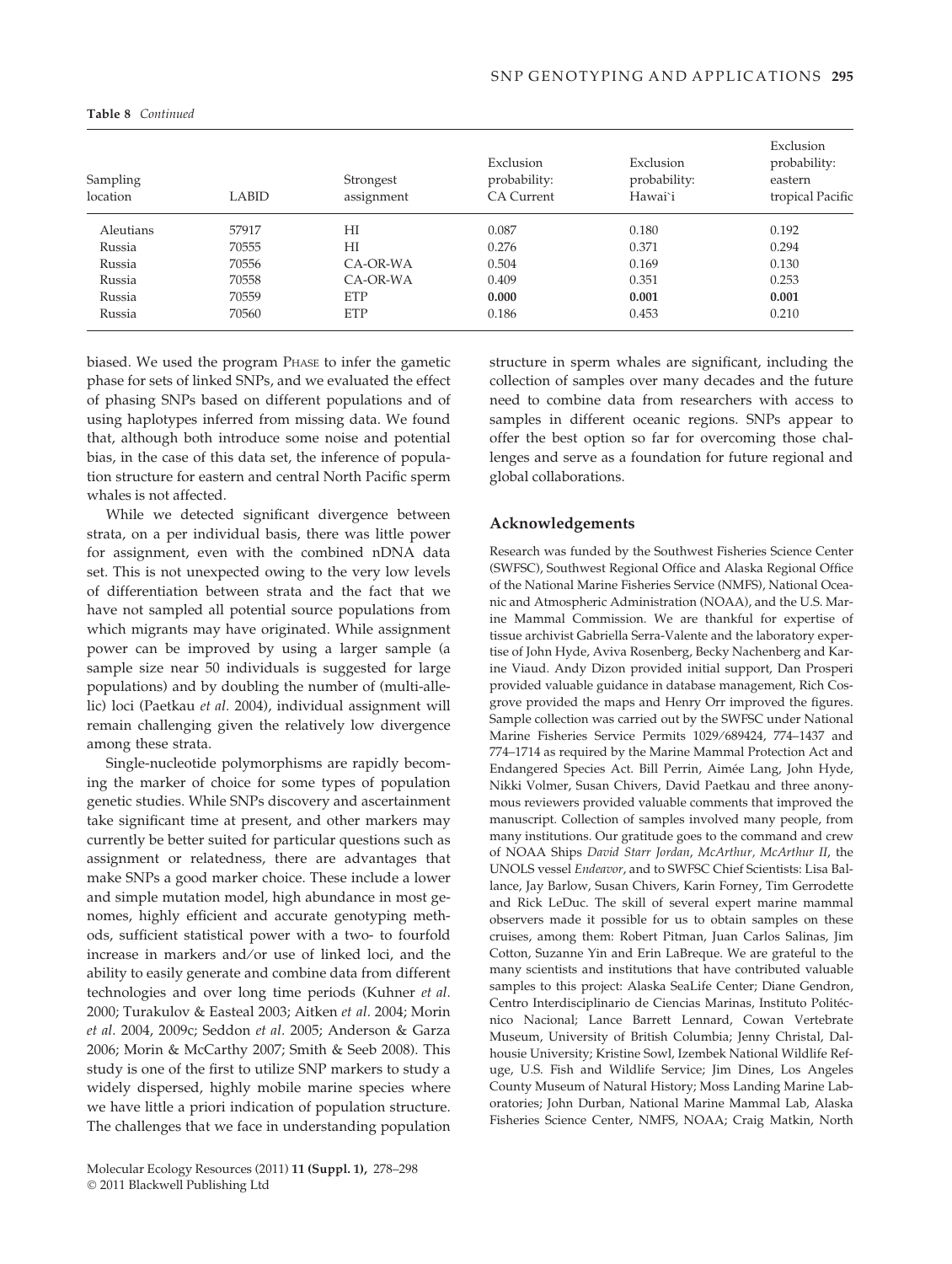Gulf Oceaninc Society; Jan Hodder, Oregon Institute of Marine Biology, University of Oregon; Daniel Palacios, Oregon State University-Corvallis and now at SWFSC, NMFS, NOAA; Pacific Islands Fisheries Science Center, NMFS, NOAA; Santa Barbara Museum of Natural History; Nancy Black; Southwest Region Fishery Observer Program; The Marine Mammal Center; Jorge Urbán-Ramírez, Universidad Autónoma de Baja California Sur; Link Olson, University of Alaska Museum; Kate Wynne, University of Alaska, Fairbanks; University of British Columbia.

## Conflict of Interest

The authors have no conflict of interest to declare and note that the sponsors of the issue had no role in the study design, data collection and analysis, decision to publish, or preparation of the manuscript.

#### References

- Aitken N, Smith S, Schwarz C, Morin PA (2004) Single nucleotide polymorphism (SNP) discovery in mammals: a targeted-gene approach. Molecular Ecology, 13, 1423–1431.
- Allen BM, Angliss RP (2010) Alaska Marine Mammal Stock Assessments, 2009. U.S. Department of Commerce, NOAA Technical Memorandum, NMFS-AFSC-206.
- Amos W, Hoelzel AR (1991) Long-term preservation of whale skin for DNA analysis. pp. 99–103, International Whaling Commission, Special Issue.
- Anderson EC, Garza JC (2006) The power of single-nucleotide polymorphisms for large-scale parentage inference. Genetics, 172, 2567– 2582.
- Andrews RD, Straley JM, Schorr GS et al. (2010) Satellite tracking Eastern Gulf of Alaska sperm whales: local movements around the shelf-edge contrast with rapid, long-distance migrations across stock boundaries. In: Alaska Marine Science Symposia: Book of Abstracts. 73 pp, Anchorage, AK.
- Balloux FM, Brünner H, Lugon-Moulin N, Hausser J, Goudet J (2000) Microsatellites can be misleading: an empirical and simulation study. Evolution, 54, 1414–1422.
- Best PB (1979) Social organization in sperm whales, Physeter macrocephalus. In: Behavior of Marine Animals: Current Perspectives in Research: 3. Cetaceans (eds Winn HE, Olla BL), pp. 227–289. Plenum Press, New York, NY (USA).
- Bond J (1999) Genetic Analysis of the Sperm Whale (Physeter macrocephalus) Using Microsatellites. University of Cambridge, Cambridge, UK.
- Buchanan F, Friesen M, Littlejohn R, Clayton J (1996) Microsatellites from the beluga whale Delphinapterus leucas. Molecular Ecology, 5, 571–575.
- Carretta JV, Foreny KA, Lowry MS et al. (2010) U.S. Pacific Marine Mammal Stock Assessments: 2009. U.S. Department of Commerce, NOAA Technical Memorandum, NMFS-SWFSC-453.
- Chakraborty R, Stivers DN, Su B, Zhong Y, Budowle B (1999) The utility of short tandem repeat loci beyond human identification: implications for development of new DNA typing systems. Electrophoresis, 20, 1682– 1696.
- Chao A, Jost L, Chiang S, Jiang Y, Chazdon R (2008) A two-stage probabilistic approach to multiple-community similarity indices. Biometrics, 64, 1178–1186.
- Dillon MC (1996) Genetic Structure of Sperm Whale Populations Assessed by Mitochondrial DNA Sequence Variation. Dalhousie University, Halifax, Nova Scotia, Canada.
- Donovan GP (1991) A review of IWC stock boundaries. International Whaling Commission (Special Issue), 13, 39–68.
- Dufault S, Whitehead H, Dillon M (1999) An examination of the current knowledge on the stock structure of sperm whales (Physeter macrocephalus) worldwide. Journal of Cetacean Research and Management, 1, 1–10.
- Engelhaupt D, Hoelzel A, Nicholson C et al. (2009) Female philopatry in coastal basins and male dispersion across the North Atlantic in a highly mobile marine species, the sperm whale (Physeter macrocephalus). Molecular Ecology, 18, 4193–4205.
- Excoffier L, Smouse PE, Quattro JM (1992) Analysis of molecular variance inferred from metric distances among DNA haplotypes—application to human mitochondrial-DNA restriction data. Genetics, 131, 479–491.
- Excoffier L, Laval G, Schneider S (2005) Arlequin (version 3.0): an integrated software package for population genetics data analysis. Evolutionary Bioinformatics Online, 1, 47–50.
- Fain SR, LeMay JP (1995) Gender identification of humans and mammalian wildlife species from PCR amplified sex linked genes. Proceedings of the American Academy of Forensic Science, 1, 34.
- Gemmell NJ, Akiyama S (1996) An efficient method for the extraction of DNA from vertebrate tissues. Trends in Genetics, 12, 338–339.
- Goudet J (1995) FSTAT (Version 1.2): a computer program to calculate Fstatistics. Journal of Heredity, 86, 485–486.
- Goudet J, Raymond M, De Meeus T, Rousset F (1996) Testing differentiation in diploid populations. Genetics, 144, 1933–1940.
- Guindon S, Gascuel O (2003) A simple, fast, and accurate algorithm to estimate large phylogenies by maximum likelihood. Systematic Biology, 52, 696–704.
- Guo SW, Thompson EA (1992) Performing the exact test of Hardy–Weinberg proportion for multiple alleles. Biometrics, 48, 361–372.
- Hedrick PW (2005) A standardized genetic differentiation measure. Evolution, 59, 1633–1638.
- Heller R, Siegismund HR (2009) Relationship between three measures of genetic differentiation  $GSTST}$ ,  $D_{EST}$  and  $G'_{ST}$ : how wrong have we been? Molecular Ecology, 18, 2080–2083.
- Hill PS, Laake JL, Mitchell E (1999) Results of a Pilot Program to Document Interactions between Sperm Whales and Longline Vessels in Alaska Waters. 42 pp., U.S. Department of Commerce, NOAA Technical Memorandum, NMFS-AFSC-108.
- Hochberg Y (1988) A sharper Bonferroni procedure for multiple tests of signficance. Biometrika, 75, 800–802.
- Hudson RR, Boos DD, Kaplan NL (1992) A statistical test for detecting geographic subdivision. Molecluar Biology and Evolution, 9, 138–151.
- IUCN (2010) IUCN Red List of Threatened Species. http://www.iucn.org/.
- Jost L (2008) G<sub>ST</sub> and its relatives do not measure differentiation. Molecular Ecology, 17, 4015–4026.
- Jost L (2009) Dvs. G<sub>ST</sub>: response to Heller and Siegismund (2009) and Ryman and Leimar (2009). Molecular Ecology, 18, 2088–2091.
- Kalinowski S, Wagner A, Taper M (2006) ML-RELATE: a computer program for maximum likelihood estimation of relatedness and relationship. Molecular Ecology Notes, 6, 576-579.
- Kasuya T, Miyashita T (1988) Distribution of sperm whale stocks in the North Pacific. Scientific Reports of the Whales Research Institute, Tokyo, 39, 31–75.
- Krawczak M (1999) Informativity assessment for biallelic single nucleotide polymorphisms. Electrophoresis, 20, 1676–1681.
- Kuhner MK, Beerli P, Yamato J, Felsenstein J (2000) Usefulness of single nucleotide polymorphism data for estimating population parameters. Genetics, 156, 439–447.
- Larsson LC, Charlier J, Laikre L, Ryman N (2009) Statistical power for detecing genetic divergence—organelle versus nuclear markers. Conservation Genetics, 10, 1255–1264.
- Lyrholm T, Gyllensten U (1998) Global matrilineal population structure in sperm whales as indicated by mitochondrial DNA sequences. Proceedings of the Royal Society of London Series B-Biological Sciences, 265, 1679–1684.
- Lyrholm T, Leimar O, Johanneson B, Gyllensten U (1999) Sex-biased dispersal in sperm whales: contrasting mitochondrial and nuclear genetic structure of global populations. Proceedings of the Royal Society of London Series B-Biological Sciences, 266, 347–354.

Molecular Ecology Resources (2011) 11 (Suppl. 1), 278–298 - 2011 Blackwell Publishing Ltd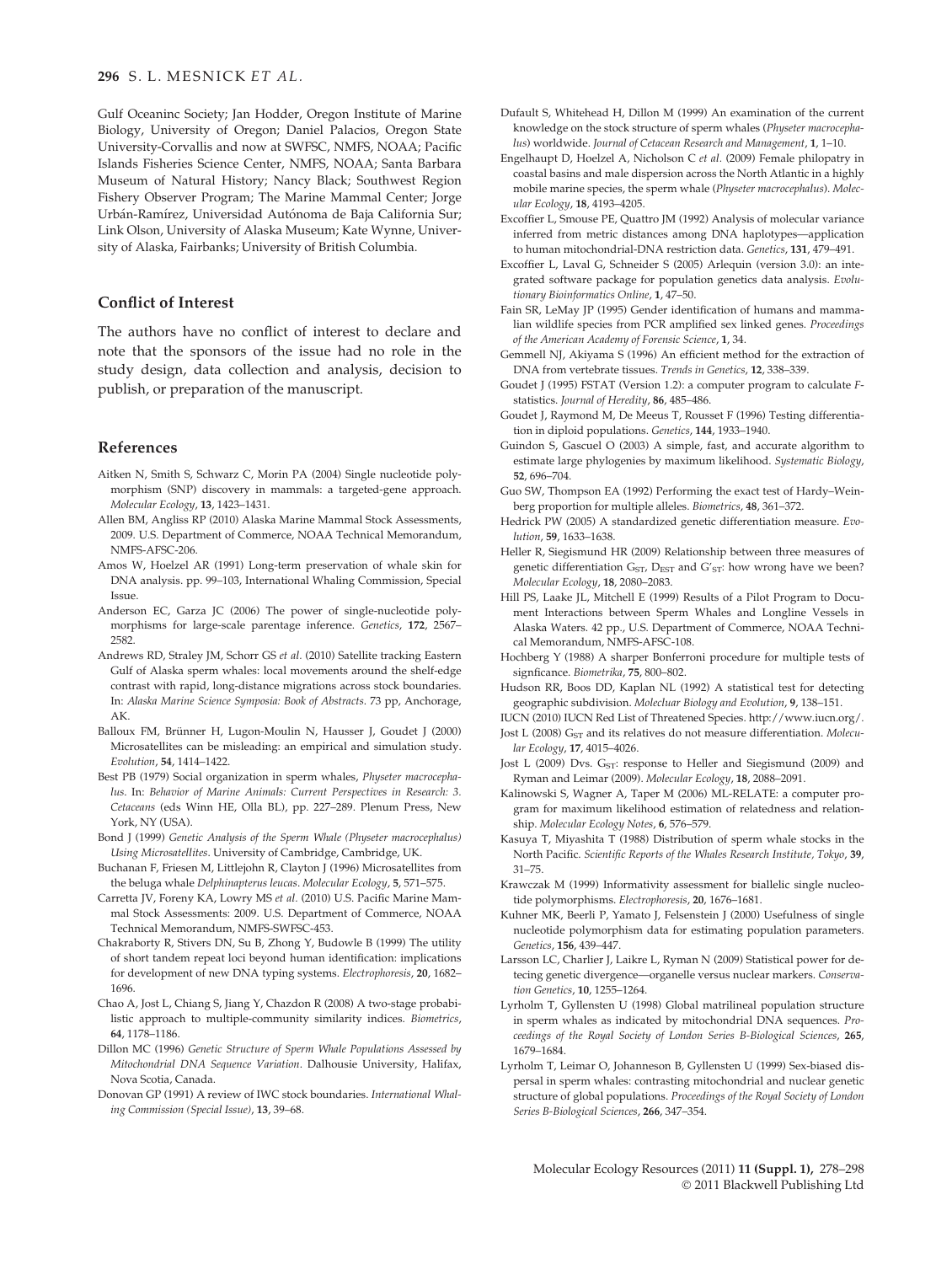## SNP GENOTYPING AND APPLICATIONS 297

- Martien KK, Baird RW, Hedrick NM et al. (2010) Population structure of island-associated dolkphins: evidence from mitochondrial and microsatellite markers for common bottlenose dolphins (Tursiops truncatus) around the main Hawaiian Islands. Marine Mammal Science, In press.
- McKelvey KS, Schwartz MK (2004) Genetic errors associated with population estimation using non-invasive molecular tagging: problems and new solutions. Journal of Wildlife Management, 68, 439–448.
- Meirmans PG, Hedrick PW (2010) Assessing population structure:  $F_{ST}$ and related measures. Molecular Ecology Resources, 11, 5–18.
- Mesnick SL, Evans K, Taylor BL et al. (2003) Sperm whale social structure: why it takes a village to raise young. In: Animal Social Complexity: Intelligence, Culture, and Individualized Societies (eds de Waal FBM, Tyack PL), pp. 170–174. Harvard University Press, Cambridge, MA.
- Miller SA, Dykes DD, Polesky HF (1988) A simple salting out procedure for extracting DNA from human nucleated cells. Nucleic Acids Research, 16, 1215.
- Morin PA, McCarthy M (2007) Highly accurate SNP genotyping from historical and low-quality samples. Molecular Ecology Notes, 7, 937– 946.
- Morin PA, Luikart G, Wayne RK and the SNP workshop group (2004) SNPs in ecology, evolution and conservation. Trends in Ecology & Evolution, 19, 208–216.
- Morin PA, Nestler A, Rubio-Cisneros NT, Robertson KM, Mesnick SL (2005) Interfamilial characterization of a region of the ZFX and ZFY genes facilitates sex determination in cetaceans and other mammals. Molecular Ecology, 14, 3275–3286.
- Morin PA, Aitken NC, Rubio-Cisneros N, Dizon AE, Mesnick SL (2007) Characterization of 18 SNP markers for sperm whale (Physeter macrocephalus). Molecular Ecology Notes, 7, 626–630.
- Morin PA, Manaster C, Mesnick SL, Holland R (2009a) Normalization and binning of historical and multi-source microsatellite data: overcoming the problems of allele size shift with ALLELOGRAM. Molecular Ecology Resources, 9, 1451–1455.
- Morin PA, LeDuc RG, Archer FI et al. (2009b) Significant deviations from Hardy–Weinberg equilibrium caused by low levels of microsatellite genotyping errors. Molecular Ecology Resources, 9, 498–504.
- Morin PA, Martien KK, Taylor BL (2009c) Assessing statistical power of SNPs for population structure and conservation studies. Molecular Ecology Resources, 9, 66–73.
- Morin PA, Martien KK, Archer FI et al. (2010) Applied conservation genetics and the need for quality control and reporting of genetic data used in fisheries and wildlife management. Journal of Heredity, 10, 1–10.
- Nei M (1973) Analysis of gene diversity in subdivided populations. Proceedings of the National Academy of Sciences, 70, 3321–3323.
- Nei M (1987) Molecular Evolutionary Genetics. Columbia Unviersity Press, New York.
- Nunney L (1993) The influence of mating system and overlapping generations on effective population size. Evolution, 47, 1329–1341.
- van Oosterhout C, Hutchinson WF, Wills DPM, Shipley P (2004) MICRO-CHECKER: software for identifying and correcting genotyping errors in microsatellite data. Molecular Ecology Notes, 4, 535–538.
- Paetkau D, Calvert W, Stirling I, Strobeck C (1995) Microsatellite analysis of population structure in Canadian polar bears. Molecular Ecology, 4, 347–354.
- Paetkau D, Slade R, Burden M, Estoup A (2004) Genetic assignment methods for the direct, real-time estimation of migration rate: a simulation-based exploration of accuracy and power. Molecular Ecology, 13, 55–65.
- Palsboll PJ, Berube M, Allendorf FW (2007) Identification of management units using population genetic data. Trends in Ecology & Evolution, 22, 11–16.
- Piry S, Alapetite A, Cornuet J et al. (2004) GENECLASS2: a software for genetic assignment and first-generation migrant detection. Journal of Heredity, 95, 536–539.
- Posada D (2008) jModelTest: phylogenetic model averaging. Molecular Ecology and Evolution, 25, 1253–1256.

Molecular Ecology Resources (2011) 11 (Suppl. 1), 278–298 - 2011 Blackwell Publishing Ltd

- R Development Core Team (2005) R: A Language and Environment for Statistical Computing, Reference Index Version 2.x.x. R Foundation for Statistical Computing, Vienna, Austria.
- Raymond M, Rousset F (1995) An exact test for population differentiation. Evolution, 49, 1280–1283.
- Rendell LE, Whitehead H (2003) Vocal clans in sperm whales (Physeter macrocephalus). Proceedings of the Royal Society of London Series B-Biological Sciences, 270, 225–231.
- Rendell L, Whitehead H, Coakes A (2005) Do breeding male sperm whales show preferences among vocal clans of females? Marine Mammal Science, 21, 317–322.
- Rice DW (1998) Marine Mammals of the World. Systematics and Distribution. Special Publication No. 4, The Society for Marine Mammalogy, Allen Press, Inc., Lawrence, KS.
- Richard KR, McCarrey SW, Wright JM (1994) DNA sequence from the SRY gene of the sperm whale (Physeter macrocephalus) for use in molecular sexing. Canadian Journal of Zoology-Revue Canadienne De Zoologie, 72, 873–877.
- Richard KR, Dillon MC, Whitehead H, Wright JM (1996a) Patterns of kinship in groups of free-living sperm whales (Physeter macrocephalus) revealed by multiple molecular genetic analyses. Proceedings of the National Academy of Science, 93, 8792–8795.
- Richard K, Whitehead H, Wright J (1996b) Polymorphic microsatellites from sperm whales and their use in the genetic identification of individuals from naturally sloughed pieces of skin. Molecular Ecology, 5, 313–315.
- Roff DA, Bentzen P (1989) The statistical analysis of mitochondrial DNA polymorphisms:  $\chi^2$  and the problem of small sample sizes. Molecular Biology and Evolution, 6, 539–545.
- Rosenbaum H, Egan M, Clapham P, Brownell RJ, Desalle R (1997) An effective method for isolating DNA from historical specimens of baleen. Molecular Ecology, 6, 677–681.
- Rousset F (2008) GENEPOP'007: a complete re-implementation of the GENEPOP software for Windows and Linux. Molecular Ecology Resources, 8, 103–106.
- Rousset F, Raymond M (1995) Testing heterozygote excess and deficiency. Genetics, 140, 1413–1419.
- Ryman N, Leimar O (2009) G(ST) is still a useful measure of genetic differentiation—a comment on Jost's D. Molecular Ecology, 18, 2084–2087.
- Sambrook J, Fritsch EF, Maniatis T (1989) Molecular Cloning: A Laboratory Manual, 2nd edn. Cold Spring Harbor Laboratory, Cold Spring Harbor, NY.
- SEASWAP Sperm whale and longline fisheries interactions in the Gulf of Alaska.
- SEASWAP (2010) Sperm whale and longline fisheries interactions in the Gulf of Alaska. http://seaswap.info/.
- Seddon JM, Parker HG, Ostrander EA, Ellegren H (2005) SNPs in ecological and conservation studies: a test in the Scandinavian wolf population. Molecular Ecology, 14, 503–511.
- Sigler M, Lunsford C, Straley J, Liddle J (2008) Sperm whale depredation of sablefish longline gear in the northeast Pacific Ocean. Marine Mammal Science, 24, 16–27.
- Simes JR (1986) An improved Bonferonni procedure for multiple tests of significance. Biometrika, 73, 751–754.
- Smith CT, Seeb LW (2008) Number of alleles as a predictor of the relative assignment accuracy of STR and SNP baselines for chum salmon. Transactions of the American Fisheries Society, 137, 751–762.
- Stephens M, Smith NJ, Donnelly P (2001) A new statistical method for haplotype reconstruction from population data. American Journal of Human Genetics, 68, 978–989.
- Taylor BL (1997) Defining ''population'' to meet management objectives for marine mammals. In: Molecular Genetics of Marine Mammals (eds Dizon AE, Chivers SJ & Perrin WF), pp. 49–65. Society for Marine Mammalogy, Special Publication 3, Lawrence, KS.
- Taylor BL, Chivers SJ, Larese J, Perrin WF (2007) Generation length and percent mature estimates for IUCN assessments of cetaceans. Administrative Report LJ-07-01, Southwest Fisheries Science Center, National Marine Fisheries Service, NOAA.